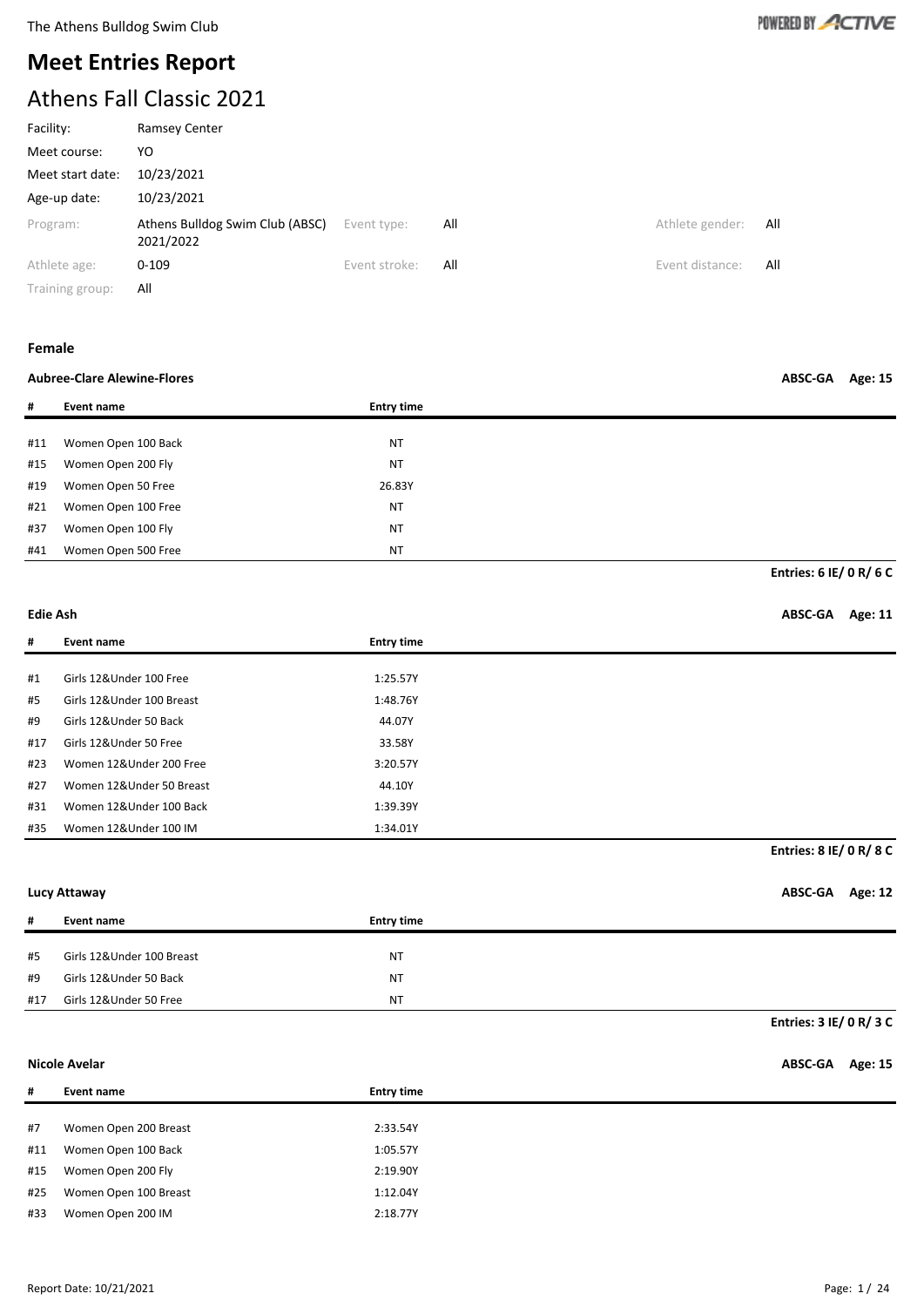#### #37 Women Open 100 Fly 1:01.12Y

|  | POWERED | - 61 - |  |  |
|--|---------|--------|--|--|
|--|---------|--------|--|--|

#### **Sima Bahr ABSC-GA Age: 10**

**Entries: 8 IE/ 0 R/ 8 C**

| #   | Event name              | <b>Entry time</b> |
|-----|-------------------------|-------------------|
|     |                         |                   |
| #1  | Girls 12&Under 100 Free | <b>NT</b>         |
| #9  | Girls 12&Under 50 Back  | 41.23Y            |
| #13 | Girls 12&Under 100 Fly  | <b>NT</b>         |
| #17 | Girls 12&Under 50 Free  | 34.41Y            |
| #23 | Women 12&Under 200 Free | <b>NT</b>         |
| #31 | Women 12&Under 100 Back | <b>NT</b>         |
| #35 | Women 12&Under 100 IM   | <b>NT</b>         |
| #39 | Women 12&Under 50 Fly   | 39.51Y            |

### **Guadalupe Balber ABSC-GA Age: 16**

# **# Event name Entry time** #3 Women Open 200 Free 2:28.61Y #11 Women Open 100 Back 1:22.89Y #15 Women Open 200 Fly 3:00.23Y #19 Women Open 50 Free 31.42Y **Entries: 4 IE/ 0 R/ 4 C**

#### **Vianney Balber ABSC-GA Age: 12**

| #   | Event name                | <b>Entry time</b> |
|-----|---------------------------|-------------------|
|     |                           |                   |
| #1  | Girls 12&Under 100 Free   | 1:11.64Y          |
| #5  | Girls 12&Under 100 Breast | 1:44.15Y          |
| #9  | Girls 12&Under 50 Back    | 34.68Y            |
| #13 | Girls 12&Under 100 Fly    | 1:22.16Y          |

**Entries: 4 IE/ 0 R/ 4 C**

#### **Martha Bates ABSC-GA Age: 13**

**Entries: 8 IE/ 0 R/ 8 C**

| #   | Event name            | <b>Entry time</b> |
|-----|-----------------------|-------------------|
|     |                       |                   |
| #7  | Women Open 200 Breast | 2:36.50Y          |
| #11 | Women Open 100 Back   | 1:07.88Y          |
| #15 | Women Open 200 Fly    | 2:29.47Y          |
| #19 | Women Open 50 Free    | 29.04Y            |
| #21 | Women Open 100 Free   | 1:02.21Y          |
| #25 | Women Open 100 Breast | 1:13.55Y          |
| #33 | Women Open 200 IM     | 2:20.42Y          |
| #37 | Women Open 100 Fly    | 1:08.91Y          |

#### **Renn Borger ABSC-GA Age: 10**

| #   | Event name                | <b>Entry time</b> |
|-----|---------------------------|-------------------|
|     |                           |                   |
| #1  | Girls 12&Under 100 Free   | <b>NT</b>         |
| #5  | Girls 12&Under 100 Breast | <b>NT</b>         |
| #9  | Girls 12&Under 50 Back    | <b>NT</b>         |
| #17 | Girls 12&Under 50 Free    | <b>NT</b>         |
| #27 | Women 12&Under 50 Breast  | <b>NT</b>         |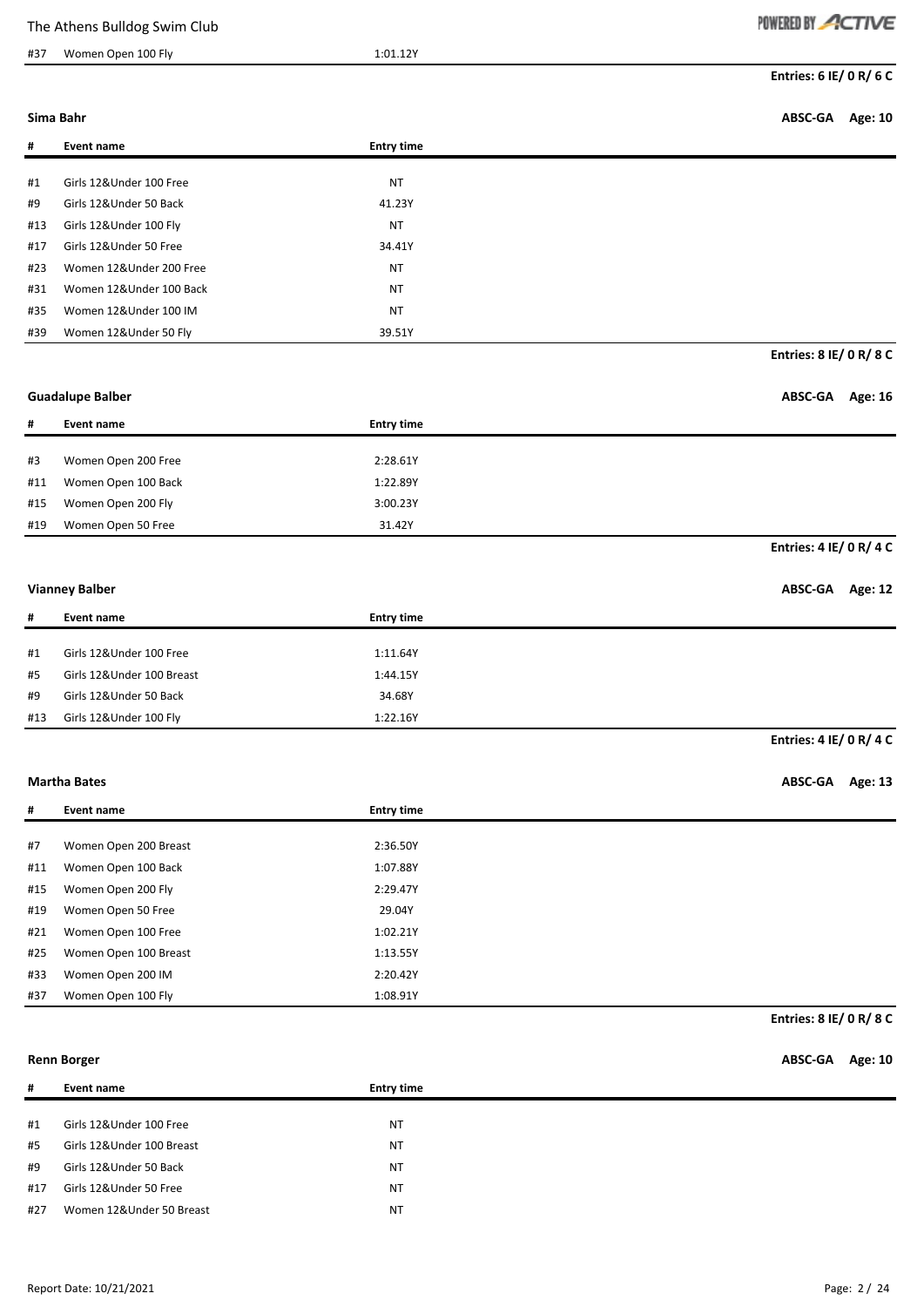|     | The Athens Bulldog Swim Club |    | POWERED BY ACTIVE         |
|-----|------------------------------|----|---------------------------|
| #31 | Women 12&Under 100 Back      | NT |                           |
| #35 | Women 12&Under 100 IM        | NT |                           |
| #39 | Women 12&Under 50 Fly        | NT |                           |
|     |                              |    | Entries: $8$ IE/ 0 R/ 8 C |

**Nola Bramlett ABSC-GA Age: 10**

| #   | Event name                | <b>Entry time</b> |
|-----|---------------------------|-------------------|
|     |                           |                   |
| #1  | Girls 12&Under 100 Free   | 1:32.14Y          |
| #5  | Girls 12&Under 100 Breast | 1:59.79Y          |
| #9  | Girls 12&Under 50 Back    | 45.52Y            |
| #17 | Girls 12&Under 50 Free    | 36.15Y            |
| #23 | Women 12&Under 200 Free   | <b>NT</b>         |
| #27 | Women 12&Under 50 Breast  | 46.12Y            |
| #35 | Women 12&Under 100 IM     | 1:50.07Y          |
| #39 | Women 12&Under 50 Fly     | <b>NT</b>         |

**Entries: 8 IE/ 0 R/ 8 C**

### **Noa Brown ABSC-GA Age: 11**

| #   | Event name                | <b>Entry time</b> |
|-----|---------------------------|-------------------|
|     |                           |                   |
| #1  | Girls 12&Under 100 Free   | 1:34.56Y          |
| #5  | Girls 12&Under 100 Breast | 2:27.40Y          |
| #9  | Girls 12&Under 50 Back    | 43.52Y            |
| #17 | Girls 12&Under 50 Free    | 38.22Y            |

**Entries: 4 IE/ 0 R/ 4 C**

#### **Haylee Cain ABSC-GA Age: 12**

| #   | Event name                | <b>Entry time</b> |
|-----|---------------------------|-------------------|
|     |                           |                   |
| #1  | Girls 12&Under 100 Free   | <b>NT</b>         |
| #5  | Girls 12&Under 100 Breast | <b>NT</b>         |
| #9  | Girls 12&Under 50 Back    | 36.91Y            |
| #17 | Girls 12&Under 50 Free    | 28.99Y            |
| #23 | Women 12&Under 200 Free   | <b>NT</b>         |
| #31 | Women 12&Under 100 Back   | <b>NT</b>         |
| #35 | Women 12&Under 100 IM     | <b>NT</b>         |
| #39 | Women 12&Under 50 Fly     | <b>NT</b>         |

**Entries: 8 IE/ 0 R/ 8 C**

**Makaylee Cain ABSC-GA Age: 16**

| #   | Event name            | <b>Entry time</b> |                         |
|-----|-----------------------|-------------------|-------------------------|
|     |                       |                   |                         |
| #3  | Women Open 200 Free   | <b>NT</b>         |                         |
| #7  | Women Open 200 Breast | <b>NT</b>         |                         |
| #11 | Women Open 100 Back   | <b>NT</b>         |                         |
| #19 | Women Open 50 Free    | <b>NT</b>         |                         |
| #21 | Women Open 100 Free   | <b>NT</b>         |                         |
| #25 | Women Open 100 Breast | <b>NT</b>         |                         |
| #33 | Women Open 200 IM     | <b>NT</b>         |                         |
| #41 | Women Open 500 Free   | <b>NT</b>         |                         |
|     |                       |                   | Entries: 8 IE/ 0 R/ 8 C |

### **Mary Kate Clark ABSC-GA Age: 11**

| π  | Event name              | <b>Entry time</b> |  |
|----|-------------------------|-------------------|--|
| #1 | Girls 12&Under 100 Free | 1:49.88Y          |  |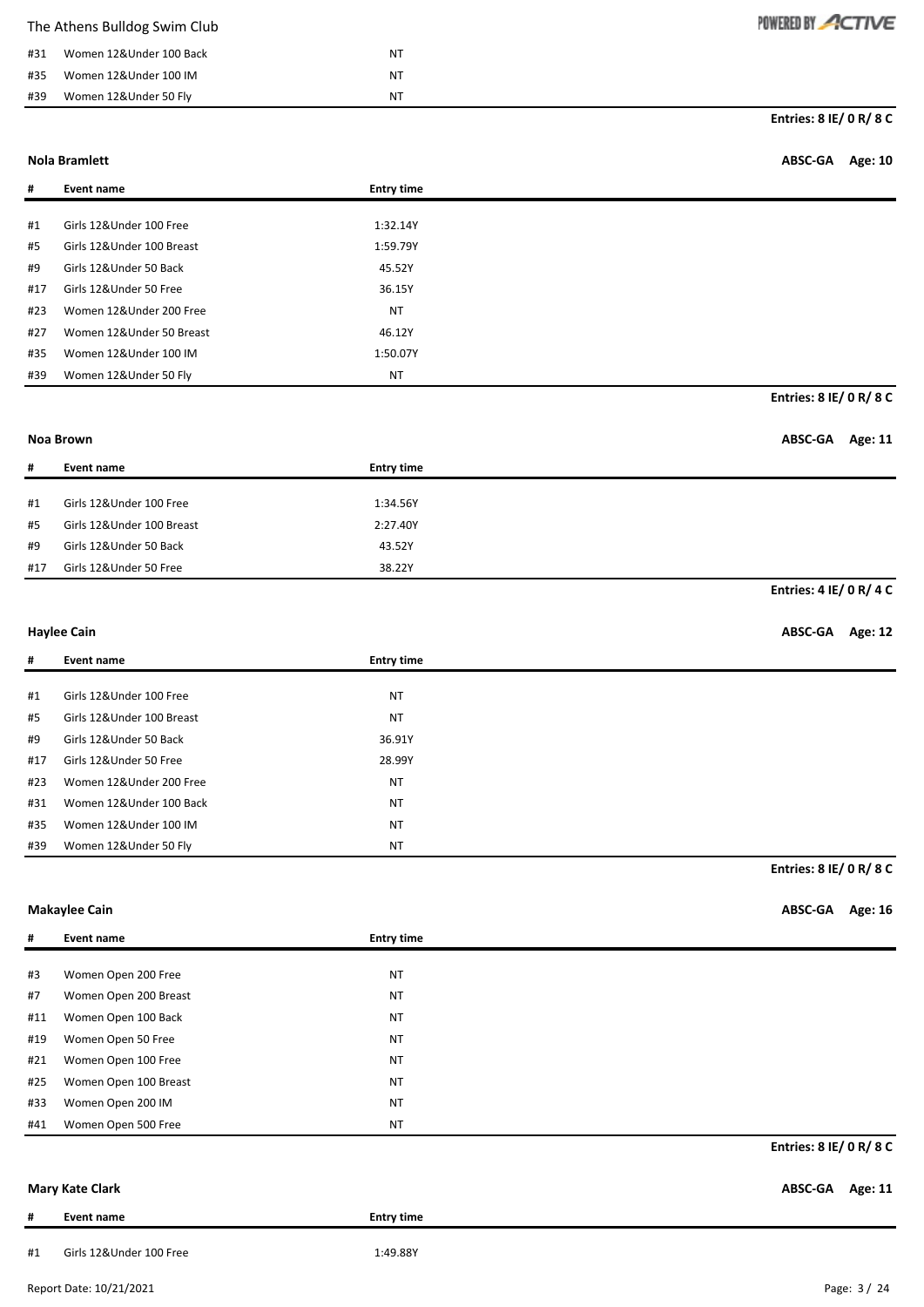| #5  | Girls 12&Under 100 Breast | 2:12.89Y |
|-----|---------------------------|----------|
| #9  | Girls 12&Under 50 Back    | 51.18Y   |
| #17 | Girls 12&Under 50 Free    | 41.16Y   |
| #23 | Women 12&Under 200 Free   | ΝT       |
| #27 | Women 12&Under 50 Breast  | 54.17Y   |
| #35 | Women 12&Under 100 IM     | ΝT       |
| #39 | Women 12&Under 50 Fly     | NΤ       |

**Entries: 8 IE/ 0 R/ 8 C**

POWERED BY ACTIVE

| Lucy Cochran                         |                    | ABSC-GA Age: 10 |  |
|--------------------------------------|--------------------|-----------------|--|
| <b>Property Services</b><br>$\cdots$ | The Association of |                 |  |

| #   | Event name                 | <b>Entry time</b> |                         |
|-----|----------------------------|-------------------|-------------------------|
|     |                            |                   |                         |
| #1  | Girls 12&Under 100 Free    | <b>NT</b>         |                         |
| #5  | Girls 12& Under 100 Breast | <b>NT</b>         |                         |
| #9  | Girls 12&Under 50 Back     | 48.48Y            |                         |
| #17 | Girls 12&Under 50 Free     | 39.91Y            |                         |
| #23 | Women 12&Under 200 Free    | <b>NT</b>         |                         |
| #27 | Women 12&Under 50 Breast   | 54.64Y            |                         |
| #35 | Women 12&Under 100 IM      | 2:00.40Y          |                         |
| #39 | Women 12&Under 50 Fly      | <b>NT</b>         |                         |
|     |                            |                   | Entries: 8 IE/ 0 R/ 8 C |

#### **Mabry Cole ABSC-GA** Age: 15

| #   | Event name            | <b>Entry time</b> |  |
|-----|-----------------------|-------------------|--|
|     |                       |                   |  |
| #3  | Women Open 200 Free   | 2:27.00Y          |  |
| #7  | Women Open 200 Breast | 3:14.07Y          |  |
| #11 | Women Open 100 Back   | 1:18.50Y          |  |
| #19 | Women Open 50 Free    | 28.34Y            |  |
| #21 | Women Open 100 Free   | 1:04.31Y          |  |
| #25 | Women Open 100 Breast | 1:28.03Y          |  |
| #29 | Women Open 200 Back   | <b>NT</b>         |  |
| #37 | Women Open 100 Fly    | 1:19.24Y          |  |

### **Catherine Dennison ABSC-GA Age: 12**

| #   | Event name               | <b>Entry time</b> |
|-----|--------------------------|-------------------|
|     |                          |                   |
| #23 | Women 12&Under 200 Free  | 2:55.48Y          |
| #27 | Women 12&Under 50 Breast | 40.99Y            |
| #35 | Women 12&Under 100 IM    | 1:24.91Y          |
| #39 | Women 12&Under 50 Fly    | 38.61Y            |

#### **Entries: 4 IE/ 0 R/ 4 C**

**Entries: 8 IE/ 0 R/ 8 C**

**Sage Dennison ABSC-GA Age: 10**

| #   | Event name               | <b>Entry time</b> |
|-----|--------------------------|-------------------|
| #23 | Women 12&Under 200 Free  | 3:11.98Y          |
| #27 | Women 12&Under 50 Breast | 46.08Y            |
| #31 | Women 12&Under 100 Back  | 1:50.30Y          |
| #35 | Women 12&Under 100 IM    | 1:34.21Y          |
|     |                          |                   |
|     |                          |                   |

# **Ella Dillon ABSC-GA Age: 14 # Event name Entry time**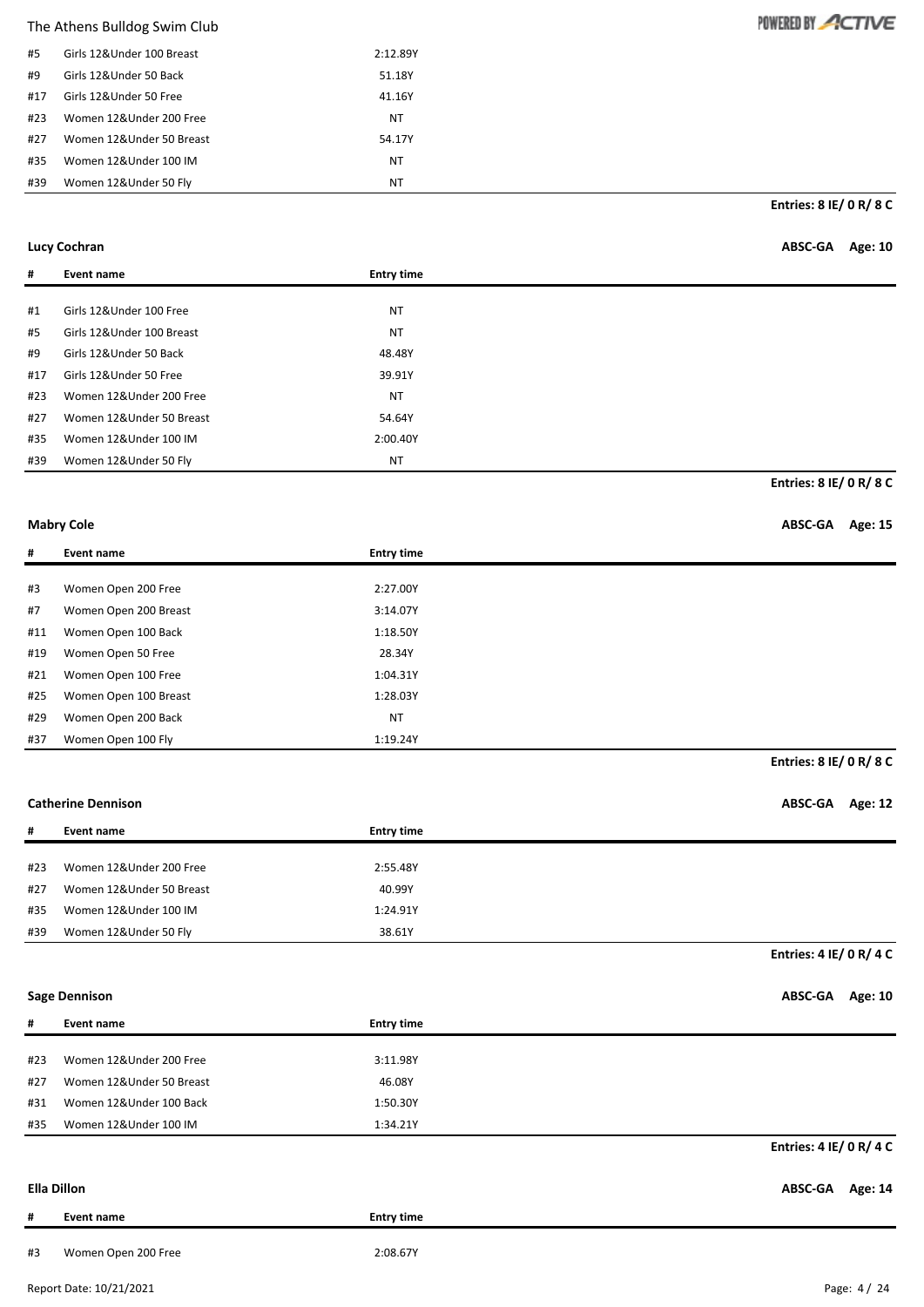| #11 | Women Open 100 Back   | 1:02.80Y |
|-----|-----------------------|----------|
| #15 | Women Open 200 Fly    | 2:35.13Y |
| #19 | Women Open 50 Free    | 26.12Y   |
| #21 | Women Open 100 Free   | 57.35Y   |
| #25 | Women Open 100 Breast | 1:20.34Y |
| #29 | Women Open 200 Back   | 2:22.72Y |
| #37 | Women Open 100 Fly    | 1:03.47Y |

**Entries: 8 IE/ 0 R/ 8 C**

| Lane Dorman | ABSC-GA | Age: 8 |
|-------------|---------|--------|
|             |         |        |

| #   | Event name                | <b>Entry time</b> |                                |
|-----|---------------------------|-------------------|--------------------------------|
|     |                           |                   |                                |
| #1  | Girls 12&Under 100 Free   | 1:47.56Y          |                                |
| #5  | Girls 12&Under 100 Breast | <b>NT</b>         |                                |
| #9  | Girls 12&Under 50 Back    | 53.41Y            |                                |
| #17 | Girls 12&Under 50 Free    | 44.58Y            |                                |
| #23 | Women 12&Under 200 Free   | <b>NT</b>         |                                |
| #27 | Women 12&Under 50 Breast  | 56.89Y            |                                |
| #35 | Women 12&Under 100 IM     | 2:01.47Y          |                                |
| #39 | Women 12&Under 50 Fly     | 1:00.51Y          |                                |
|     |                           |                   | <b>Entries: 8 IE/ 0 R/ 8 C</b> |

### **Zarema Douris ABSC-GA Age: 11**

| #   | Event name                 | <b>Entry time</b> |
|-----|----------------------------|-------------------|
|     |                            |                   |
| #1  | Girls 12&Under 100 Free    | NT                |
| #5  | Girls 12& Under 100 Breast | <b>NT</b>         |
| #9  | Girls 12&Under 50 Back     | 51.64Y            |
| #17 | Girls 12&Under 50 Free     | 41.22Y            |
| #27 | Women 12&Under 50 Breast   | 52.15Y            |
| #31 | Women 12&Under 100 Back    | <b>NT</b>         |
| #35 | Women 12&Under 100 IM      | <b>NT</b>         |
| #39 | Women 12&Under 50 Fly      | <b>NT</b>         |

### **Charlotte Foggin ABSC-GA Age: 15**

| #   | Event name            | <b>Entry time</b> |
|-----|-----------------------|-------------------|
|     |                       |                   |
| #11 | Women Open 100 Back   | 1:10.97Y          |
| #19 | Women Open 50 Free    | 27.43Y            |
| #21 | Women Open 100 Free   | 58.78Y            |
| #25 | Women Open 100 Breast | 1:26.96Y          |

**Entries: 4 IE/ 0 R/ 4 C**

**Entries: 8 IE/ 0 R/ 8 C**

**Beatrice Graff ABSC-GA Age: 13**

| #   | Event name            | <b>Entry time</b> |                         |
|-----|-----------------------|-------------------|-------------------------|
|     |                       |                   |                         |
| #3  | Women Open 200 Free   | <b>NT</b>         |                         |
| #7  | Women Open 200 Breast | <b>NT</b>         |                         |
| #11 | Women Open 100 Back   | <b>NT</b>         |                         |
| #19 | Women Open 50 Free    | 33.71Y            |                         |
|     |                       |                   | Entries: 4 IE/ 0 R/ 4 C |
|     |                       |                   |                         |

|    | <b>Addison Grant</b>    |                   | ABSC-GA Age: 11 |  |
|----|-------------------------|-------------------|-----------------|--|
| #  | Event name              | <b>Entry time</b> |                 |  |
| #1 | Girls 12&Under 100 Free | 1:34.46Y          |                 |  |

Report Date: 10/21/2021 Page: 5 / 24

# POWERED BY ACTIVE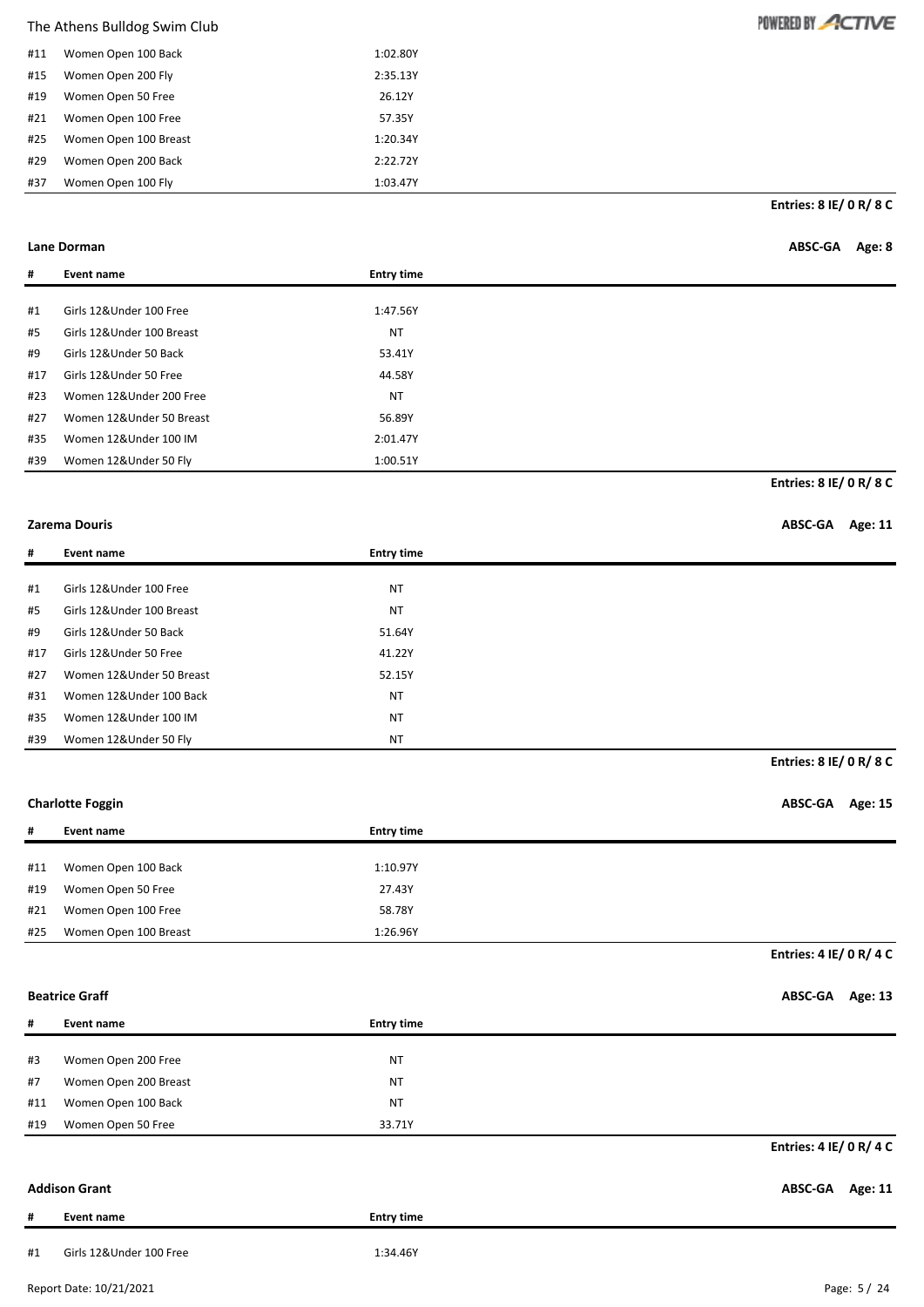| #5  | Girls 12&Under 100 Breast | ΝT       |
|-----|---------------------------|----------|
| #9  | Girls 12&Under 50 Back    | 49.59Y   |
| #17 | Girls 12&Under 50 Free    | 39.37Y   |
| #23 | Women 12&Under 200 Free   | ΝT       |
| #27 | Women 12&Under 50 Breast  | ΝT       |
| #35 | Women 12&Under 100 IM     | 1:55.21Y |
| #39 | Women 12&Under 50 Fly     | 53.30Y   |

**Entries: 8 IE/ 0 R/ 8 C**

| Emma Greene | ABSC-GA Age: 15 |  |
|-------------|-----------------|--|
|-------------|-----------------|--|

| #   | Event name            | <b>Entry time</b> |                         |
|-----|-----------------------|-------------------|-------------------------|
|     |                       |                   |                         |
| #3  | Women Open 200 Free   | 2:09.70Y          |                         |
| #7  | Women Open 200 Breast | 3:07.40Y          |                         |
| #11 | Women Open 100 Back   | 1:11.56Y          |                         |
| #19 | Women Open 50 Free    | 25.94Y            |                         |
| #21 | Women Open 100 Free   | 57.86Y            |                         |
| #29 | Women Open 200 Back   | 2:21.03Y          |                         |
| #33 | Women Open 200 IM     | 2:26.82Y          |                         |
| #37 | Women Open 100 Fly    | 1:20.83Y          |                         |
|     |                       |                   | Entries: 8 IE/ 0 R/ 8 C |

### **Ansley Halbach ABSC-GA Age: 16**

| #   | Event name          | <b>Entry time</b> |                         |
|-----|---------------------|-------------------|-------------------------|
|     |                     |                   |                         |
| #33 | Women Open 200 IM   | 2:17.77Y          |                         |
| #37 | Women Open 100 Fly  | 1:02.82Y          |                         |
| #41 | Women Open 500 Free | 5:14.99Y          |                         |
|     |                     |                   | Entries: 3 IE/ 0 R/ 3 C |

### **Riley Harding ABSC-GA Age: 13**

| #   | Event name            | <b>Entry time</b> |
|-----|-----------------------|-------------------|
|     |                       |                   |
| #3  | Women Open 200 Free   | 2:26.93Y          |
| #11 | Women Open 100 Back   | 1:15.16Y          |
| #15 | Women Open 200 Fly    | 3:05.58Y          |
| #19 | Women Open 50 Free    | 27.95Y            |
| #21 | Women Open 100 Free   | 1:02.91Y          |
| #25 | Women Open 100 Breast | 1:18.26Y          |
| #29 | Women Open 200 Back   | 2:37.19Y          |
| #33 | Women Open 200 IM     | 2:41.01Y          |

**Entries: 8 IE/ 0 R/ 8 C**

**Alivia Hart ABSC-GA Age: 8**

| #   | Event name              | <b>Entry time</b> |                         |
|-----|-------------------------|-------------------|-------------------------|
|     |                         |                   |                         |
| #1  | Girls 12&Under 100 Free | NT                |                         |
| #9  | Girls 12&Under 50 Back  | NT                |                         |
| #17 | Girls 12&Under 50 Free  | 1:16.27Y          |                         |
|     |                         |                   | Entries: 3 IE/ 0 R/ 3 C |

#### **Blakely Hawk ABSC-GA Age: 11**

| #  | Event name                | <b>Entry time</b> |
|----|---------------------------|-------------------|
|    |                           |                   |
| #1 | Girls 12&Under 100 Free   | 1:17.58Y          |
| #5 | Girls 12&Under 100 Breast | 1:32.85Y          |
| #9 | Girls 12&Under 50 Back    | 39.34Y            |
|    |                           |                   |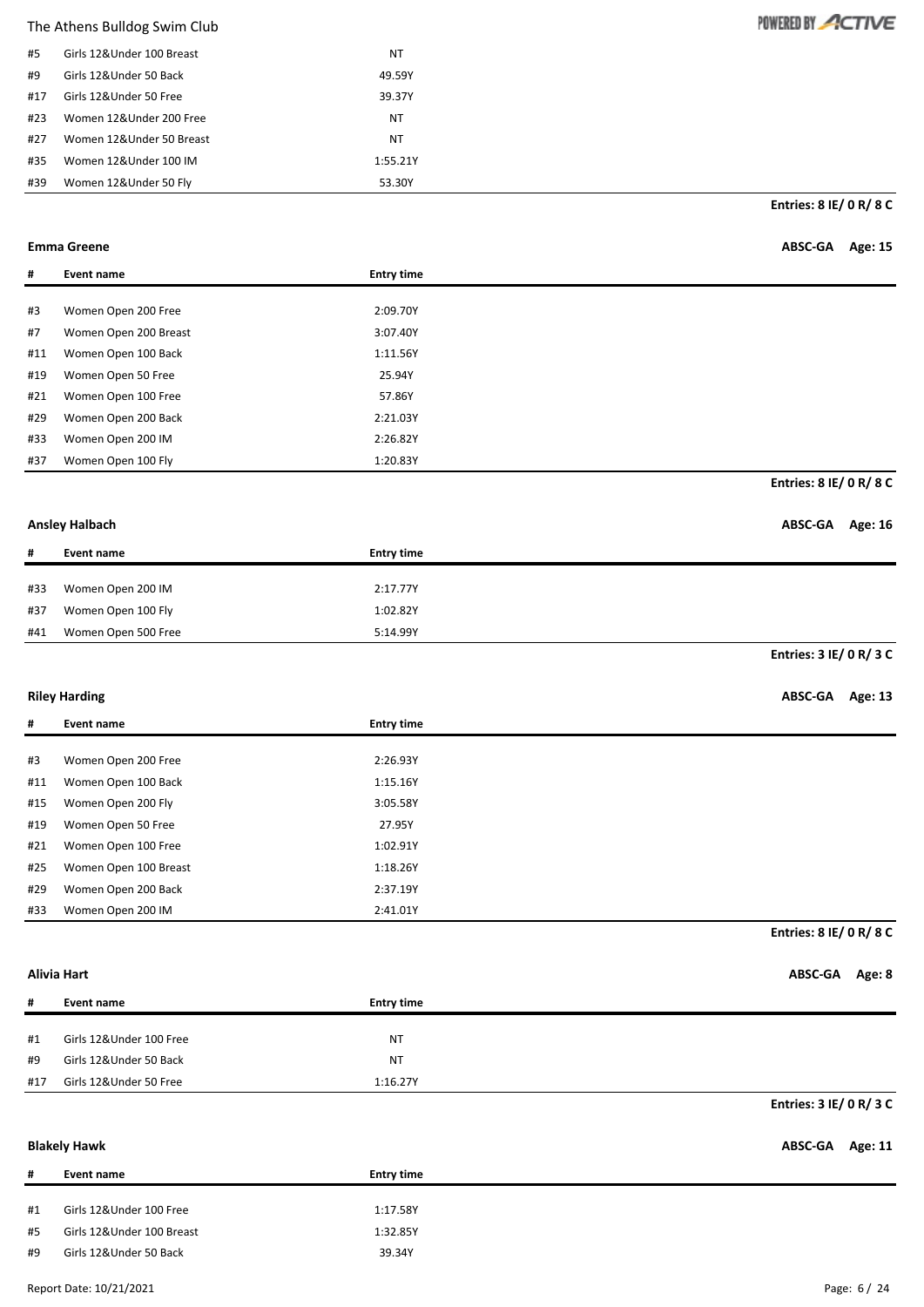| #17 | Girls 12&Under 50 Free   | 33.10Y   |
|-----|--------------------------|----------|
| #23 | Women 12&Under 200 Free  | 3:03.55Y |
| #27 | Women 12&Under 50 Breast | 39.82Y   |
| #31 | Women 12&Under 100 Back  | NT       |
| #35 | Women 12&Under 100 IM    | 1:29.26Y |

**Entries: 8 IE/ 0 R/ 8 C**

POWERED BY ACTIVE

### **Alethea He ABSC-GA Age: 13**

| #   | Event name            | <b>Entry time</b> |                                |
|-----|-----------------------|-------------------|--------------------------------|
|     |                       |                   |                                |
| #3  | Women Open 200 Free   | 2:15.13Y          |                                |
| #7  | Women Open 200 Breast | 3:05.75Y          |                                |
| #11 | Women Open 100 Back   | 1:07.68Y          |                                |
| #19 | Women Open 50 Free    | 26.96Y            |                                |
| #21 | Women Open 100 Free   | 1:00.18Y          |                                |
| #29 | Women Open 200 Back   | 2:25.01Y          |                                |
| #33 | Women Open 200 IM     | 2:46.40Y          |                                |
| #41 | Women Open 500 Free   | 5:55.62Y          |                                |
|     |                       |                   | <b>Entries: 8 IE/ 0 R/ 8 C</b> |

#### **Madison Hope**

|  | <b>ABSC-GA</b> | Age: 17 |
|--|----------------|---------|
|--|----------------|---------|

| #   | Event name          | <b>Entry time</b> |
|-----|---------------------|-------------------|
|     |                     |                   |
| #3  | Women Open 200 Free | <b>NT</b>         |
| #11 | Women Open 100 Back | <b>NT</b>         |
| #19 | Women Open 50 Free  | 26.32Y            |
| #21 | Women Open 100 Free | <b>NT</b>         |
| #29 | Women Open 200 Back | <b>NT</b>         |
| #37 | Women Open 100 Fly  | <b>NT</b>         |

### **Entries: 6 IE/ 0 R/ 6 C**

### **Juliet Johnson ABSC-GA Age: 8**

| #   | Event name                 | <b>Entry time</b> |                         |
|-----|----------------------------|-------------------|-------------------------|
|     |                            |                   |                         |
| #1  | Girls 12&Under 100 Free    | <b>NT</b>         |                         |
| #5  | Girls 12& Under 100 Breast | <b>NT</b>         |                         |
| #9  | Girls 12&Under 50 Back     | <b>NT</b>         |                         |
| #17 | Girls 12&Under 50 Free     | <b>NT</b>         |                         |
| #27 | Women 12&Under 50 Breast   | <b>NT</b>         |                         |
| #31 | Women 12&Under 100 Back    | <b>NT</b>         |                         |
| #35 | Women 12&Under 100 IM      | <b>NT</b>         |                         |
|     |                            |                   | Entries: 7 IE/ 0 R/ 7 C |

#### **Lillian Johnson ABSC-GA Age: 10**

| #   | Event name                | <b>Entry time</b> |
|-----|---------------------------|-------------------|
|     |                           |                   |
| #1  | Girls 12&Under 100 Free   | <b>NT</b>         |
| #5  | Girls 12&Under 100 Breast | <b>NT</b>         |
| #9  | Girls 12&Under 50 Back    | 53.06Y            |
| #17 | Girls 12&Under 50 Free    | 41.54Y            |
| #23 | Women 12&Under 200 Free   | <b>NT</b>         |
| #27 | Women 12&Under 50 Breast  | 50.42Y            |
| #35 | Women 12&Under 100 IM     | <b>NT</b>         |
| #39 | Women 12&Under 50 Fly     | <b>NT</b>         |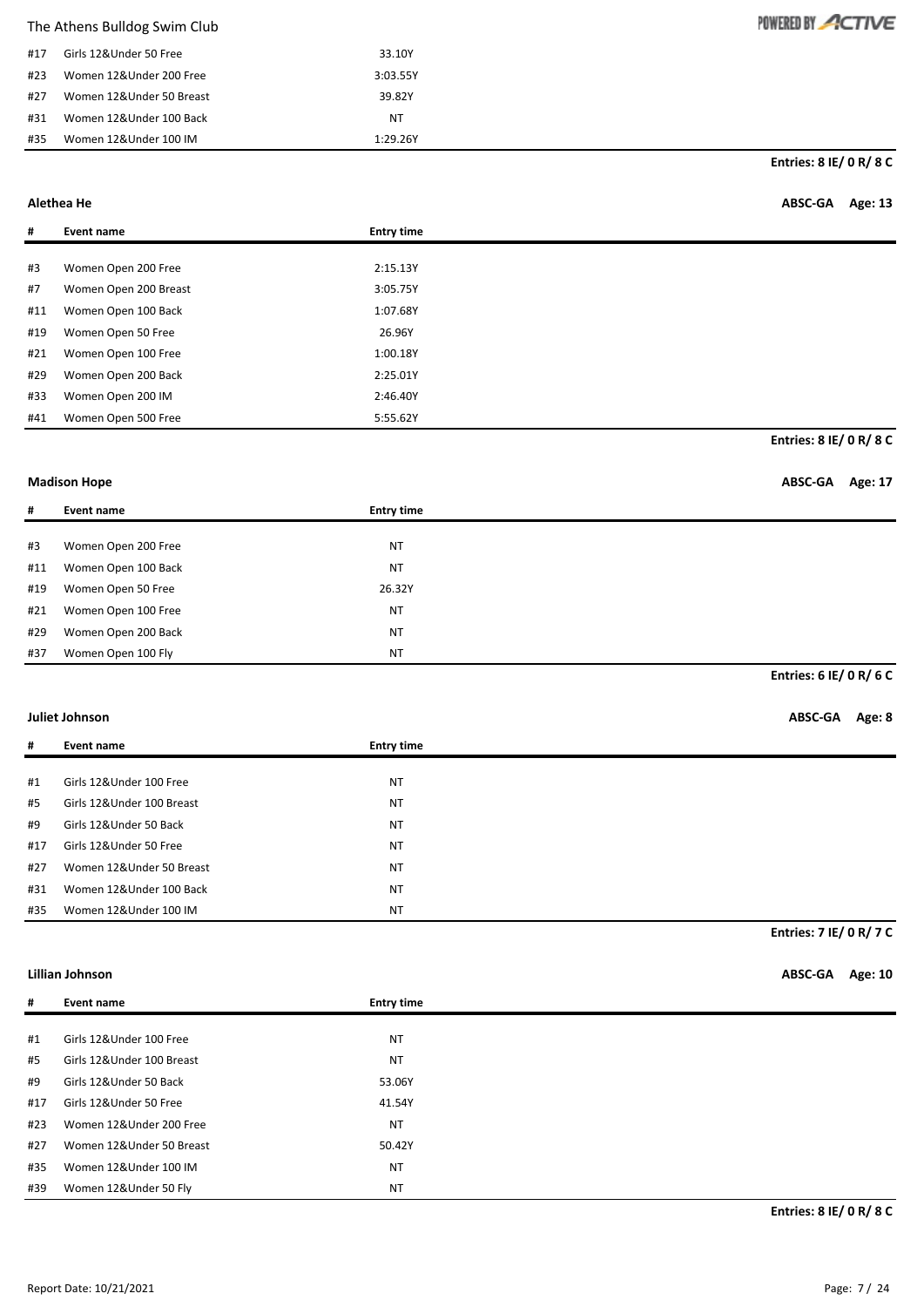**Alice Kennedy ABSC-GA Age: 17**

| #   | Event name          | <b>Entry time</b> |              |
|-----|---------------------|-------------------|--------------|
|     |                     |                   |              |
| #3  | Women Open 200 Free | 2:09.08Y          |              |
| #15 | Women Open 200 Fly  | 2:31.46Y          |              |
| #19 | Women Open 50 Free  | 26.99Y            |              |
| #21 | Women Open 100 Free | 58.30Y            |              |
| #33 | Women Open 200 IM   | 2:26.78Y          |              |
| #37 | Women Open 100 Fly  | 1:05.66Y          |              |
|     |                     |                   | $         -$ |

**Entries: 6 IE/ 0 R/ 6 C**

### **Lucy Malutinok ABSC-GA Age: 9**

**Entries: 8 IE/ 0 R/ 8 C**

**Entries: 8 IE/ 0 R/ 8 C**

| #   | Event name                | <b>Entry time</b> |
|-----|---------------------------|-------------------|
|     |                           |                   |
| #1  | Girls 12&Under 100 Free   | <b>NT</b>         |
| #5  | Girls 12&Under 100 Breast | <b>NT</b>         |
| #9  | Girls 12&Under 50 Back    | 55.15Y            |
| #17 | Girls 12&Under 50 Free    | 51.76Y            |
| #27 | Women 12&Under 50 Breast  | 1:03.62Y          |
| #31 | Women 12&Under 100 Back   | <b>NT</b>         |
| #35 | Women 12&Under 100 IM     | <b>NT</b>         |
| #39 | Women 12&Under 50 Fly     | <b>NT</b>         |

#### **Samantha McCullough ABSC-GA Age: 12**

| #   | Event name              | <b>Entry time</b> |  |
|-----|-------------------------|-------------------|--|
|     |                         |                   |  |
| #1  | Girls 12&Under 100 Free | 1:20.27Y          |  |
| #9  | Girls 12&Under 50 Back  | 37.26Y            |  |
| #13 | Girls 12&Under 100 Fly  | <b>NT</b>         |  |
| #17 | Girls 12&Under 50 Free  | 32.22Y            |  |
| #23 | Women 12&Under 200 Free | 3:10.44Y          |  |
| #31 | Women 12&Under 100 Back | 1:29.26Y          |  |
| #35 | Women 12&Under 100 IM   | 1:41.00Y          |  |
| #39 | Women 12&Under 50 Fly   | 36.72Y            |  |

#### **Daphne McLucas ABSC-GA Age: 11**

| #   | Event name                | <b>Entry time</b> |
|-----|---------------------------|-------------------|
|     |                           |                   |
| #1  | Girls 12&Under 100 Free   | 1:21.00Y          |
| #5  | Girls 12&Under 100 Breast | <b>NT</b>         |
| #9  | Girls 12&Under 50 Back    | 44.77Y            |
| #17 | Girls 12&Under 50 Free    | 33.98Y            |
| #23 | Women 12&Under 200 Free   | <b>NT</b>         |
| #27 | Women 12&Under 50 Breast  | 46.53Y            |
| #31 | Women 12&Under 100 Back   | <b>NT</b>         |
| #39 | Women 12&Under 50 Fly     | 40.76Y            |

**Entries: 8 IE/ 0 R/ 8 C**

**Jillian Mundy ABSC-GA Age: 9**

| #1<br>Girls 12&Under 100 Free<br>1:30.72Y<br>#5<br>Girls 12&Under 100 Breast<br>2:03.12Y<br>Girls 12&Under 50 Back<br>46.41Y | #  | Event name | <b>Entry time</b> |
|------------------------------------------------------------------------------------------------------------------------------|----|------------|-------------------|
|                                                                                                                              |    |            |                   |
|                                                                                                                              |    |            |                   |
|                                                                                                                              | #9 |            |                   |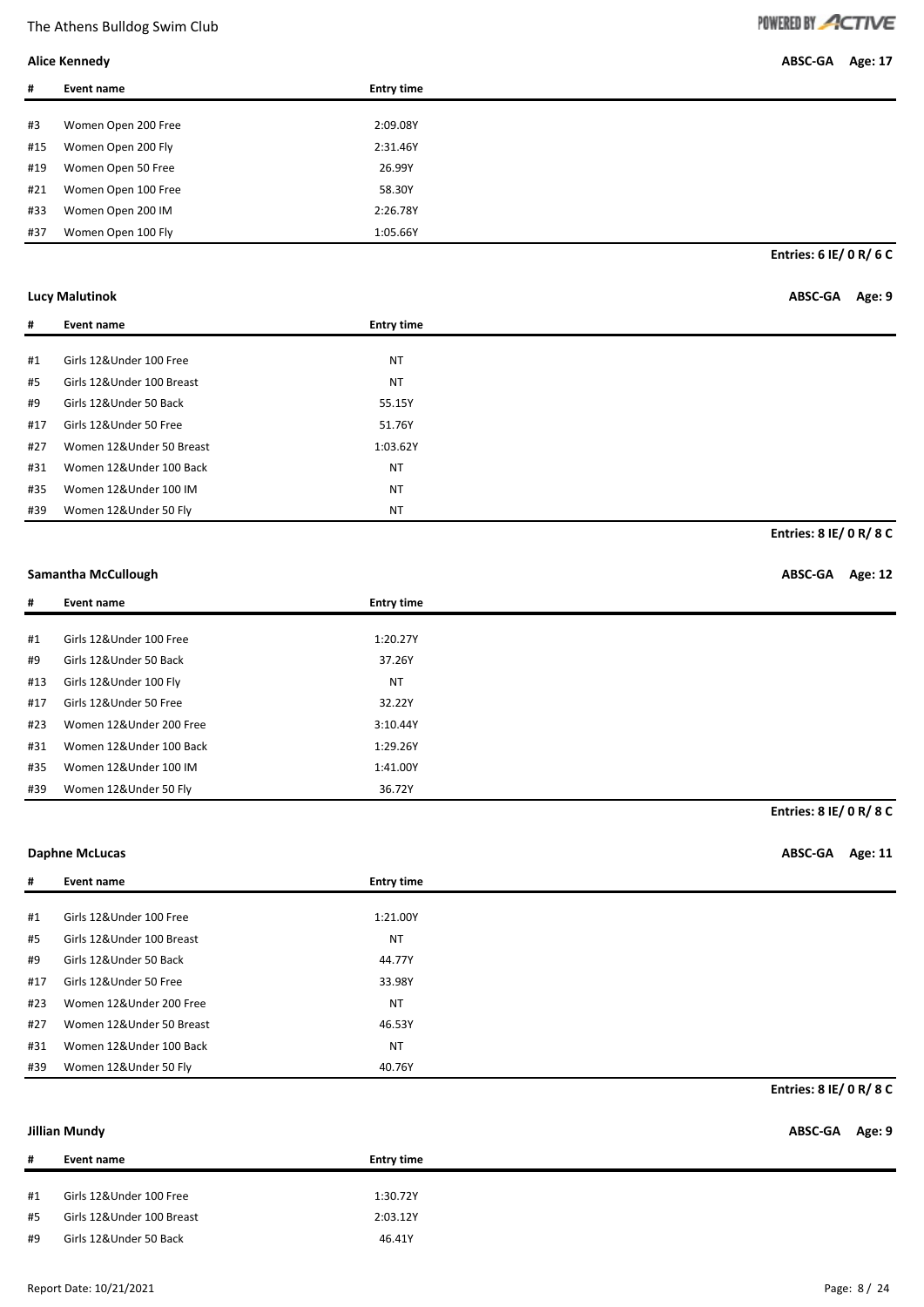| The Athens Bulldog Swim Club |  |  |  |
|------------------------------|--|--|--|
|------------------------------|--|--|--|

| #23 | Women 12&Under 200 Free  | 3:37.80Y |
|-----|--------------------------|----------|
| #27 | Women 12&Under 50 Breast | 51.86Y   |
| #35 | Women 12&Under 100 IM    | 1:41.72Y |
| #39 | Women 12&Under 50 Fly    | 48.83Y   |

**Entries: 7 IE/ 0 R/ 7 C**

POWERED BY ACTIVE

#### **ISABELLA NELSON ABSC-GA Age: 13**

| #   | Event name            | <b>Entry time</b> |
|-----|-----------------------|-------------------|
|     |                       |                   |
| #3  | Women Open 200 Free   | 2:56.69Y          |
| #7  | Women Open 200 Breast | 3:33.64Y          |
| #11 | Women Open 100 Back   | 1:27.16Y          |
| #19 | Women Open 50 Free    | 34.55Y            |
| #21 | Women Open 100 Free   | 1:18.02Y          |
| #25 | Women Open 100 Breast | 1:40.30Y          |
| #29 | Women Open 200 Back   | 3:10.80Y          |
| #33 | Women Open 200 IM     | 3:09.24Y          |
|     |                       |                   |

**Entries: 8 IE/ 0 R/ 8 C**

#### **Lindy Phillips ABSC-GA Age: 7**

| #   | Event name                 | <b>Entry time</b> |                         |
|-----|----------------------------|-------------------|-------------------------|
|     |                            |                   |                         |
| #1  | Girls 12&Under 100 Free    | 2:22.61Y          |                         |
| #5  | Girls 12& Under 100 Breast | <b>NT</b>         |                         |
| #9  | Girls 12&Under 50 Back     | 1:04.96Y          |                         |
| #17 | Girls 12&Under 50 Free     | 59.28Y            |                         |
| #27 | Women 12&Under 50 Breast   | 1:14.00Y          |                         |
| #31 | Women 12&Under 100 Back    | <b>NT</b>         |                         |
| #35 | Women 12&Under 100 IM      | 2:30.71Y          |                         |
| #39 | Women 12&Under 50 Fly      | <b>NT</b>         |                         |
|     |                            |                   | Entries: 8 IE/ 0 R/ 8 C |

### **Tanvi Prakash ABSC-GA Age: 14**

| #   | Event name            | <b>Entry time</b> |
|-----|-----------------------|-------------------|
|     |                       |                   |
| #3  | Women Open 200 Free   | 2:33.12Y          |
| #7  | Women Open 200 Breast | 3:02.73Y          |
| #11 | Women Open 100 Back   | 1:10.29Y          |
| #19 | Women Open 50 Free    | 30.10Y            |
| #21 | Women Open 100 Free   | 1:06.38Y          |
| #25 | Women Open 100 Breast | 1:25.45Y          |
| #29 | Women Open 200 Back   | 2:34.08Y          |
| #33 | Women Open 200 IM     | 2:46.81Y          |

**Entries: 8 IE/ 0 R/ 8 C**

### **Caroline Prince ABSC-GA Age: 14**

| #   | Event name            | <b>Entry time</b> |
|-----|-----------------------|-------------------|
|     |                       |                   |
| #3  | Women Open 200 Free   | 2:59.34Y          |
| #7  | Women Open 200 Breast | <b>NT</b>         |
| #11 | Women Open 100 Back   | 1:29.48Y          |
| #19 | Women Open 50 Free    | 29.32Y            |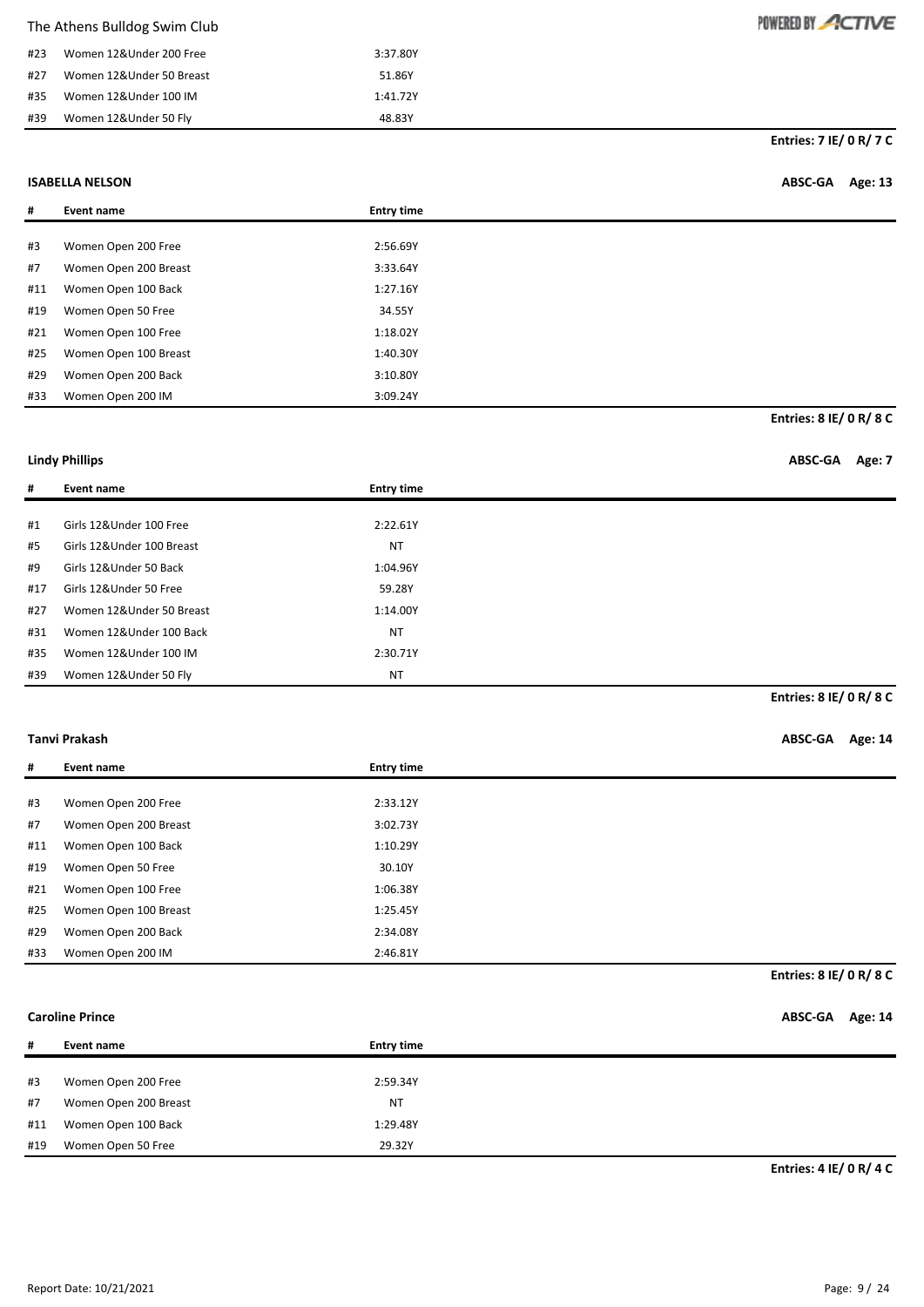**Gabby Rosser ABSC-GA Age: 10**

| #   | Event name                 | <b>Entry time</b> |
|-----|----------------------------|-------------------|
|     |                            |                   |
| #1  | Girls 12&Under 100 Free    | 1:27.35Y          |
| #5  | Girls 12& Under 100 Breast | <b>NT</b>         |
| #9  | Girls 12&Under 50 Back     | 41.90Y            |
| #17 | Girls 12&Under 50 Free     | 35.96Y            |
| #23 | Women 12&Under 200 Free    | <b>NT</b>         |
| #27 | Women 12&Under 50 Breast   | 53.58Y            |
| #35 | Women 12&Under 100 IM      | 1:41.72Y          |
| #39 | Women 12&Under 50 Fly      | 37.14Y            |

#### **Kyleigh Ryan ABSC-GA Age: 15**

**Entries: 8 IE/ 0 R/ 8 C**

| #   | Event name          | <b>Entry time</b> |                         |
|-----|---------------------|-------------------|-------------------------|
|     |                     |                   |                         |
| #21 | Women Open 100 Free | 1:04.16Y          |                         |
| #29 | Women Open 200 Back | <b>NT</b>         |                         |
| #33 | Women Open 200 IM   | <b>NT</b>         |                         |
| #37 | Women Open 100 Fly  | <b>NT</b>         |                         |
|     |                     |                   | Entries: 4 IE/ 0 R/ 4 C |

#### **Marleighna Shaffer ABSC-GA** Age: 13

| #   | Event name            | <b>Entry time</b> |
|-----|-----------------------|-------------------|
|     |                       |                   |
| #3  | Women Open 200 Free   | 3:20.01Y          |
| #7  | Women Open 200 Breast | <b>NT</b>         |
| #11 | Women Open 100 Back   | 1:42.74Y          |
| #19 | Women Open 50 Free    | 41.25Y            |

**Entries: 4 IE/ 0 R/ 4 C**

### **Mary Lynnette Smith ABSC-GA Age: 13**

| #   | Event name            | <b>Entry time</b> |
|-----|-----------------------|-------------------|
|     |                       |                   |
| #3  | Women Open 200 Free   | <b>NT</b>         |
| #7  | Women Open 200 Breast | <b>NT</b>         |
| #11 | Women Open 100 Back   | <b>NT</b>         |
| #19 | Women Open 50 Free    | 31.00Y            |
| #21 | Women Open 100 Free   | <b>NT</b>         |
| #25 | Women Open 100 Breast | <b>NT</b>         |
| #29 | Women Open 200 Back   | <b>NT</b>         |
| #37 | Women Open 100 Fly    | <b>NT</b>         |

**Entries: 8 IE/ 0 R/ 8 C**

#### **Turner Teach ABSC-GA Age: 13**

| #   | Event name          | <b>Entry time</b> |
|-----|---------------------|-------------------|
|     |                     |                   |
| #3  | Women Open 200 Free | 2:52.97Y          |
| #11 | Women Open 100 Back | 1:28.25Y          |
| #15 | Women Open 200 Fly  | <b>NT</b>         |
| #19 | Women Open 50 Free  | 31.99Y            |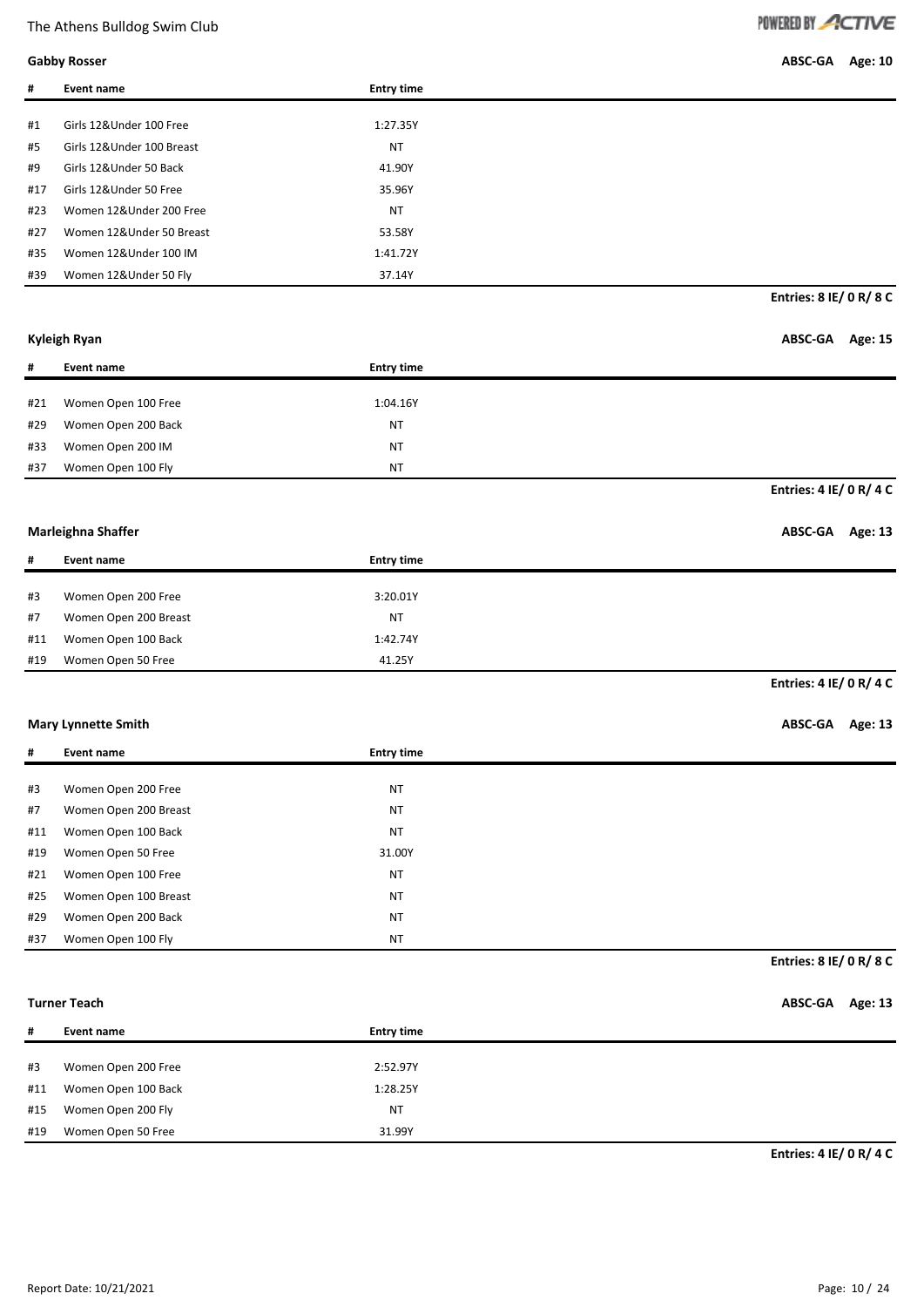**Leah Templin ABSC-GA Age: 10**

| #   | Event name                 | <b>Entry time</b> |
|-----|----------------------------|-------------------|
|     |                            |                   |
| #1  | Girls 12&Under 100 Free    | 1:25.42Y          |
| #5  | Girls 12& Under 100 Breast | <b>NT</b>         |
| #13 | Girls 12&Under 100 Fly     | <b>NT</b>         |
| #17 | Girls 12&Under 50 Free     | 33.69Y            |
| #27 | Women 12&Under 50 Breast   | 55.83Y            |
| #31 | Women 12&Under 100 Back    | 1:39.26Y          |
| #35 | Women 12&Under 100 IM      | 1:35.46Y          |
| #39 | Women 12&Under 50 Fly      | 38.20Y            |

**Entries: 8 IE/ 0 R/ 8 C**

**Bailey Tomlinson ABSC-GA Age: 11**

| #   | Event name                | <b>Entry time</b> |
|-----|---------------------------|-------------------|
|     |                           |                   |
| #1  | Girls 12&Under 100 Free   | 1:23.33Y          |
| #5  | Girls 12&Under 100 Breast | <b>NT</b>         |
| #9  | Girls 12&Under 50 Back    | 40.84Y            |
| #17 | Girls 12&Under 50 Free    | 34.57Y            |
| #23 | Women 12&Under 200 Free   | <b>NT</b>         |
| #31 | Women 12&Under 100 Back   | 1:33.59Y          |
| #35 | Women 12&Under 100 IM     | 1:37.95Y          |
| #39 | Women 12&Under 50 Fly     | 40.88Y            |

**Entries: 8 IE/ 0 R/ 8 C**

#### **Kathryn Elin Turner ABSC-GA Age: 14**

| #   | Event name            | <b>Entry time</b> |                         |
|-----|-----------------------|-------------------|-------------------------|
|     |                       |                   |                         |
| #3  | Women Open 200 Free   | 2:29.81Y          |                         |
| #7  | Women Open 200 Breast | <b>NT</b>         |                         |
| #11 | Women Open 100 Back   | 1:13.88Y          |                         |
| #19 | Women Open 50 Free    | 28.19Y            |                         |
|     |                       |                   | Entries: 4 IE/ 0 R/ 4 C |

#### **Kerrigan Vaughn ABSC-GA Age: 11**

| #   | Event name              | <b>Entry time</b> |
|-----|-------------------------|-------------------|
|     |                         |                   |
| #23 | Women 12&Under 200 Free | 2:24.68Y          |
| #31 | Women 12&Under 100 Back | 1:13.22Y          |
| #35 | Women 12&Under 100 IM   | 1:15.67Y          |
| #39 | Women 12&Under 50 Fly   | 33.50Y            |

### **Entries: 4 IE/ 0 R/ 4 C**

**Rayna Xiao ABSC-GA Age: 14**

| #   | Event name            | <b>Entry time</b> |
|-----|-----------------------|-------------------|
|     |                       |                   |
| #21 | Women Open 100 Free   | <b>NT</b>         |
| #25 | Women Open 100 Breast | <b>NT</b>         |
| #29 | Women Open 200 Back   | <b>NT</b>         |
| #33 | Women Open 200 IM     | <b>NT</b>         |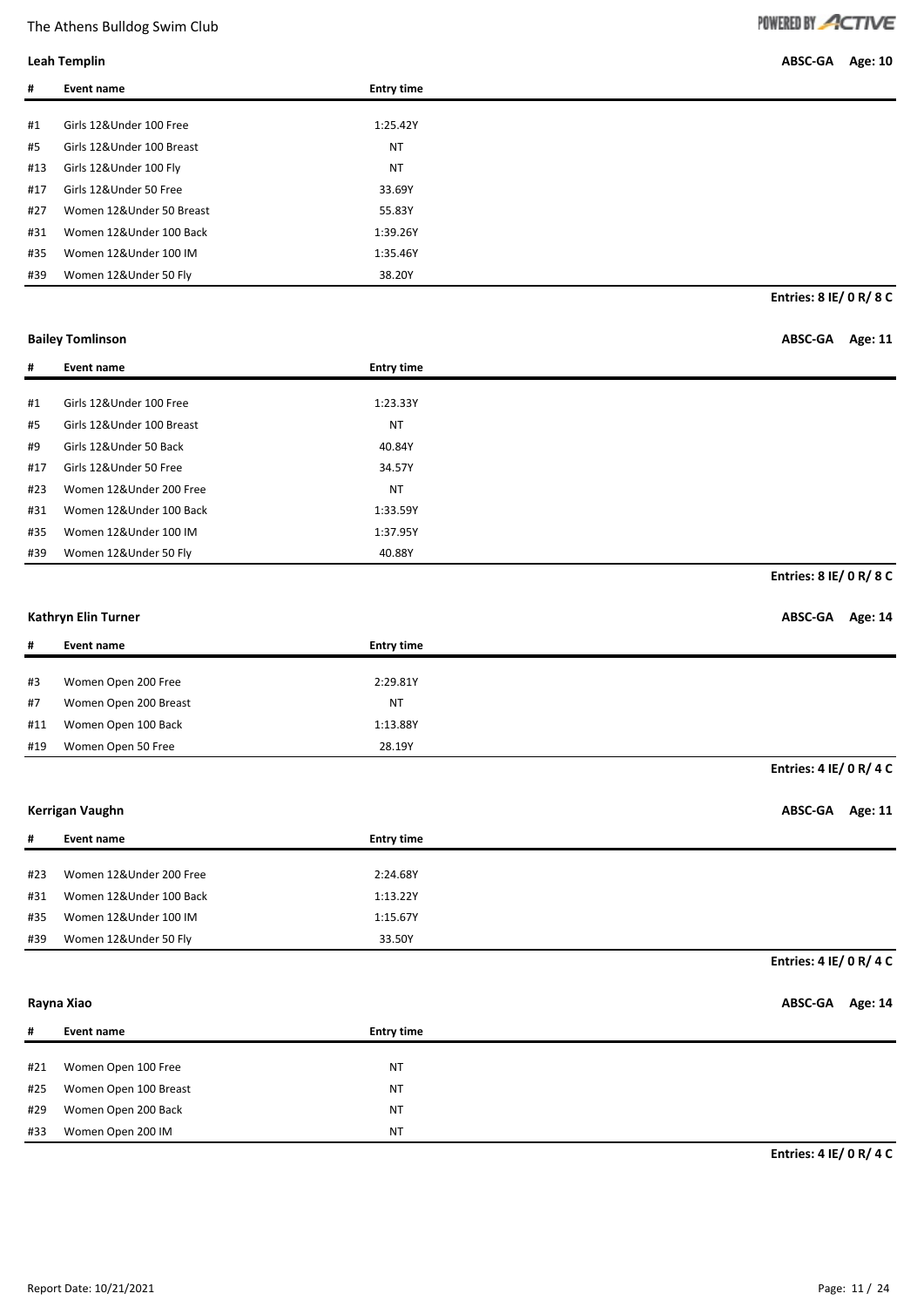**Carson Yeomans ABSC-GA Age: 13**

| #   | Event name            | <b>Entry time</b> |
|-----|-----------------------|-------------------|
|     |                       |                   |
| #3  | Women Open 200 Free   | 2:37.52Y          |
| #7  | Women Open 200 Breast | 3:29.21Y          |
| #11 | Women Open 100 Back   | 1:17.00Y          |
| #19 | Women Open 50 Free    | 30.73Y            |
| #21 | Women Open 100 Free   | 1:09.78Y          |
| #29 | Women Open 200 Back   | 2:57.22Y          |
| #33 | Women Open 200 IM     | 3:06.39Y          |
| #37 | Women Open 100 Fly    | 1:25.16Y          |

**Entries: 8 IE/ 0 R/ 8 C**

**Raleigh Yeomans ABSC-GA Age: 10**

**Entries: 8 IE/ 0 R/ 8 C**

| #   | Event name                | <b>Entry time</b> |
|-----|---------------------------|-------------------|
|     |                           |                   |
| #1  | Girls 12&Under 100 Free   | 2:01.10Y          |
| #5  | Girls 12&Under 100 Breast | 2:23.56Y          |
| #9  | Girls 12&Under 50 Back    | 43.65Y            |
| #17 | Girls 12&Under 50 Free    | 39.23Y            |
| #23 | Women 12&Under 200 Free   | <b>NT</b>         |
| #31 | Women 12&Under 100 Back   | 1:50.34Y          |
| #35 | Women 12&Under 100 IM     | 1:55.33Y          |
| #39 | Women 12&Under 50 Fly     | 52.87Y            |

#### **Ximena Young ABSC-GA Age: 14**

| #<br><b>Entry time</b><br>Event name<br>#3<br>Women Open 200 Free<br>2:04.93Y<br>#11<br>Women Open 100 Back<br>1:05.26Y<br>#15<br>Women Open 200 Fly<br>2:33.56Y<br>#19<br>Women Open 50 Free<br>26.17Y<br>#21<br>Women Open 100 Free<br>56.97Y<br>#29<br>Women Open 200 Back<br>2:22.42Y<br>#37<br>Women Open 100 Fly<br>1:04.71Y<br>#41<br>Women Open 500 Free<br>5:42.53Y |                         |
|------------------------------------------------------------------------------------------------------------------------------------------------------------------------------------------------------------------------------------------------------------------------------------------------------------------------------------------------------------------------------|-------------------------|
|                                                                                                                                                                                                                                                                                                                                                                              |                         |
|                                                                                                                                                                                                                                                                                                                                                                              |                         |
|                                                                                                                                                                                                                                                                                                                                                                              |                         |
|                                                                                                                                                                                                                                                                                                                                                                              |                         |
|                                                                                                                                                                                                                                                                                                                                                                              |                         |
|                                                                                                                                                                                                                                                                                                                                                                              |                         |
|                                                                                                                                                                                                                                                                                                                                                                              |                         |
|                                                                                                                                                                                                                                                                                                                                                                              |                         |
|                                                                                                                                                                                                                                                                                                                                                                              |                         |
|                                                                                                                                                                                                                                                                                                                                                                              |                         |
|                                                                                                                                                                                                                                                                                                                                                                              | Entries: 8 IE/ 0 R/ 8 C |

| Zoey Zellner | ABSC-GA Age: 11 |  |
|--------------|-----------------|--|
|--------------|-----------------|--|

| #   | Event name                | <b>Entry time</b> |
|-----|---------------------------|-------------------|
|     |                           |                   |
| #1  | Girls 12&Under 100 Free   | 1:10.90Y          |
| #5  | Girls 12&Under 100 Breast | 1:34.43Y          |
| #9  | Girls 12&Under 50 Back    | 35.69Y            |
| #13 | Girls 12&Under 100 Fly    | 1:17.65Y          |
| #23 | Women 12&Under 200 Free   | 2:30.54Y          |
| #31 | Women 12&Under 100 Back   | 1:20.03Y          |
| #35 | Women 12&Under 100 IM     | 1:16.94Y          |
| #39 | Women 12&Under 50 Fly     | 33.35Y            |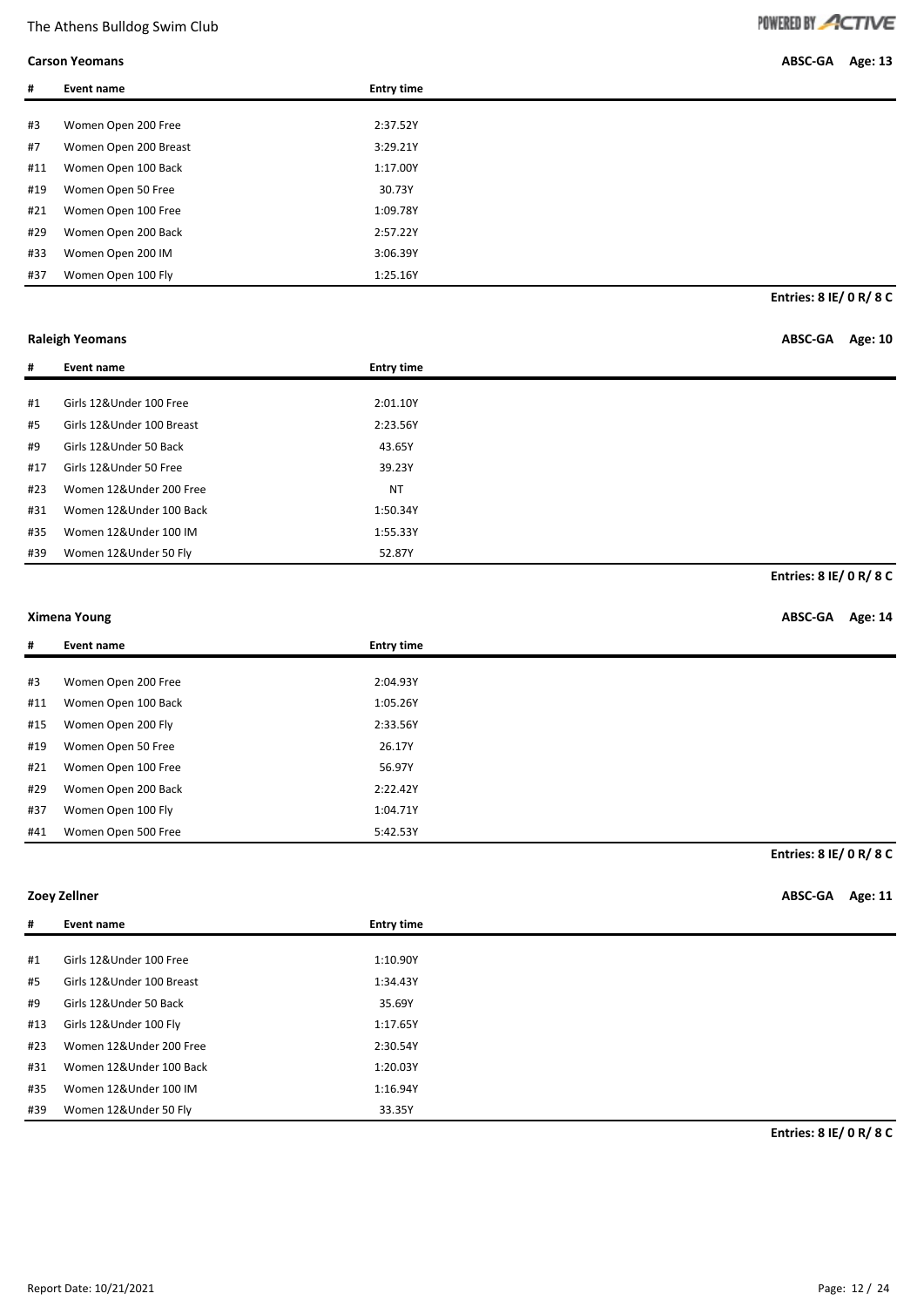#### **Male**

### **Austin Ackerman ABSC-GA Age: 17**

| #   | Event name          | <b>Entry time</b> |
|-----|---------------------|-------------------|
|     |                     |                   |
| #22 | Men Open 100 Free   | 51.79Y            |
| #26 | Men Open 100 Breast | 1:05.47Y          |
| #34 | Men Open 200 IM     | 2:12.75Y          |

**Entries: 3 IE/ 0 R/ 3 C**

### **Luke Addison ABSC-GA Age: 13**

| #   | Event name          | <b>Entry time</b> |                         |
|-----|---------------------|-------------------|-------------------------|
|     |                     |                   |                         |
| #4  | Men Open 200 Free   | <b>NT</b>         |                         |
| #8  | Men Open 200 Breast | <b>NT</b>         |                         |
| #12 | Men Open 100 Back   | <b>NT</b>         |                         |
| #20 | Men Open 50 Free    | 29.63Y            |                         |
| #22 | Men Open 100 Free   | 1:07.83Y          |                         |
| #26 | Men Open 100 Breast | <b>NT</b>         |                         |
| #30 | Men Open 200 Back   | <b>NT</b>         |                         |
| #34 | Men Open 200 IM     | <b>NT</b>         |                         |
|     |                     |                   | Entries: 8 IE/ 0 R/ 8 C |

### **Roland Anderson ABSC-GA Age: 14**

| #   | Event name          | <b>Entry time</b> |
|-----|---------------------|-------------------|
|     |                     |                   |
| #4  | Men Open 200 Free   | 2:53.72Y          |
| #8  | Men Open 200 Breast | 3:26.76Y          |
| #12 | Men Open 100 Back   | 1:26.58Y          |
| #20 | Men Open 50 Free    | 33.13Y            |
| #22 | Men Open 100 Free   | 1:17.53Y          |
| #26 | Men Open 100 Breast | 1:36.99Y          |
| #34 | Men Open 200 IM     | 3:04.53Y          |
| #38 | Men Open 100 Fly    | 1:40.74Y          |

**Entries: 8 IE/ 0 R/ 8 C**

**Lyle Armel ABSC-GA Age: 13**

| #   | Event name          | <b>Entry time</b> |                                |
|-----|---------------------|-------------------|--------------------------------|
|     |                     |                   |                                |
| #4  | Men Open 200 Free   | 2:25.33Y          |                                |
| #8  | Men Open 200 Breast | 3:06.24Y          |                                |
| #12 | Men Open 100 Back   | 1:15.53Y          |                                |
| #20 | Men Open 50 Free    | 28.08Y            |                                |
| #26 | Men Open 100 Breast | 1:26.59Y          |                                |
| #30 | Men Open 200 Back   | 2:40.53Y          |                                |
| #38 | Men Open 100 Fly    | 1:11.91Y          |                                |
| #42 | Men Open 500 Free   | 6:46.07Y          |                                |
|     |                     |                   | <b>Entries: 8 IE/ 0 R/ 8 C</b> |

#### **Thomas Askew ABSC-GA Age: 18**

| #   | Event name          | <b>Entry time</b> |
|-----|---------------------|-------------------|
|     |                     |                   |
| #4  | Men Open 200 Free   | <b>NT</b>         |
| #16 | Men Open 200 Fly    | <b>NT</b>         |
| #20 | Men Open 50 Free    | 22.66Y            |
| #22 | Men Open 100 Free   | <b>NT</b>         |
| #26 | Men Open 100 Breast | <b>NT</b>         |
|     |                     |                   |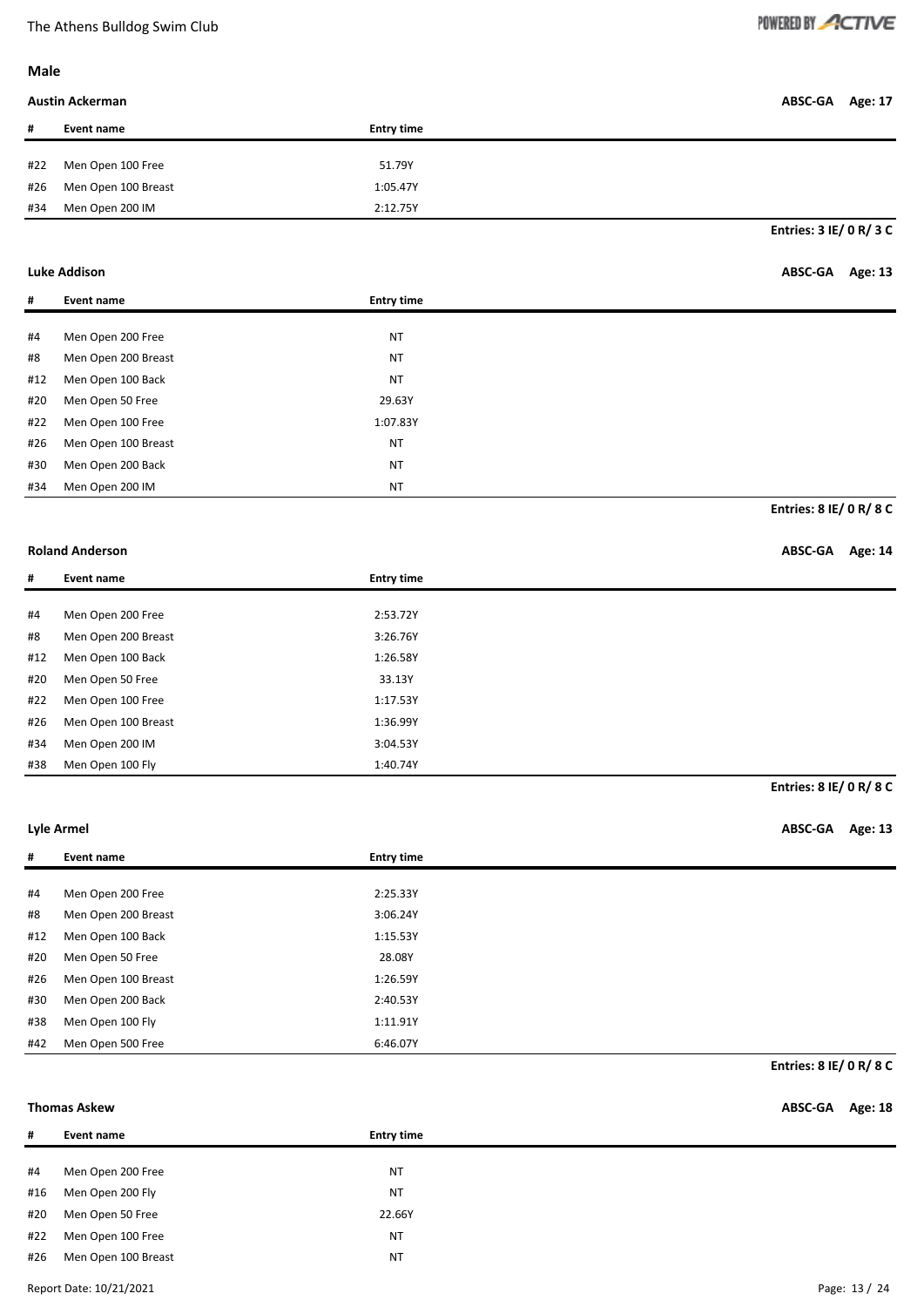### #38 Men Open 100 Fly NT

| POWERED BY ACTIVE |  |
|-------------------|--|
|-------------------|--|

**Entries: 6 IE/ 0 R/ 6 C**

**Nicolas Avelar ABSC-GA Age: 12**

**Entries: 8 IE/ 0 R/ 8 C**

| #   | Event name               | <b>Entry time</b> |
|-----|--------------------------|-------------------|
|     |                          |                   |
| #2  | Boys 12&Under 100 Free   | 1:13.06Y          |
| #6  | Boys 12&Under 100 Breast | 1:31.94Y          |
| #14 | Boys 12&Under 100 Fly    | 1:26.55Y          |
| #18 | Boys 12&Under 50 Free    | 30.31Y            |
| #24 | Men 12&Under 200 Free    | 2:36.57Y          |
| #28 | Men 12&Under 50 Breast   | 39.42Y            |
| #36 | Men 12&Under 100 IM      | 1:20.16Y          |
| #40 | Men 12&Under 50 Fly      | 35.92Y            |

**# Event name Entry time**

# **Kipras Bahr ABSC-GA Age: 12**

| #2  | Boys 12&Under 100 Free | <b>NT</b> |
|-----|------------------------|-----------|
| #10 | Boys 12&Under 50 Back  | 35.43Y    |
| #14 | Boys 12&Under 100 Fly  | <b>NT</b> |
| #18 | Boys 12&Under 50 Free  | 26.81Y    |
| #24 | Men 12&Under 200 Free  | <b>NT</b> |
| #32 | Men 12&Under 100 Back  | <b>NT</b> |
| #36 | Men 12&Under 100 IM    | <b>NT</b> |
| #40 | Men 12&Under 50 Fly    | 30.33Y    |

#### **Entries: 8 IE/ 0 R/ 8 C**

**Eli Bates ABSC-GA Age: 15**

| #   | Event name          | <b>Entry time</b> |                         |
|-----|---------------------|-------------------|-------------------------|
|     |                     |                   |                         |
| #26 | Men Open 100 Breast | 1:03.18Y          |                         |
| #34 | Men Open 200 IM     | 2:05.00Y          |                         |
| #42 | Men Open 500 Free   | 4:52.52Y          |                         |
|     |                     |                   | Entries: 3 IE/ 0 R/ 3 C |

#### **Louis Harrison Bluhm ABSC-GA Age: 9**

| #   | Event name               | <b>Entry time</b> |
|-----|--------------------------|-------------------|
|     |                          |                   |
| #2  | Boys 12&Under 100 Free   | 1:51.89Y          |
| #6  | Boys 12&Under 100 Breast | NT                |
| #10 | Boys 12&Under 50 Back    | 54.68Y            |
| #18 | Boys 12&Under 50 Free    | 47.57Y            |

#### **Entries: 4 IE/ 0 R/ 4 C**

#### **Colin Boyle ABSC-GA Age: 12**

| #   | Event name               | <b>Entry time</b> |
|-----|--------------------------|-------------------|
|     |                          |                   |
| #2  | Boys 12&Under 100 Free   | 1:08.66Y          |
| #6  | Boys 12&Under 100 Breast | 1:40.24Y          |
| #14 | Boys 12&Under 100 Fly    | 1:22.47Y          |
| #18 | Boys 12&Under 50 Free    | 30.15Y            |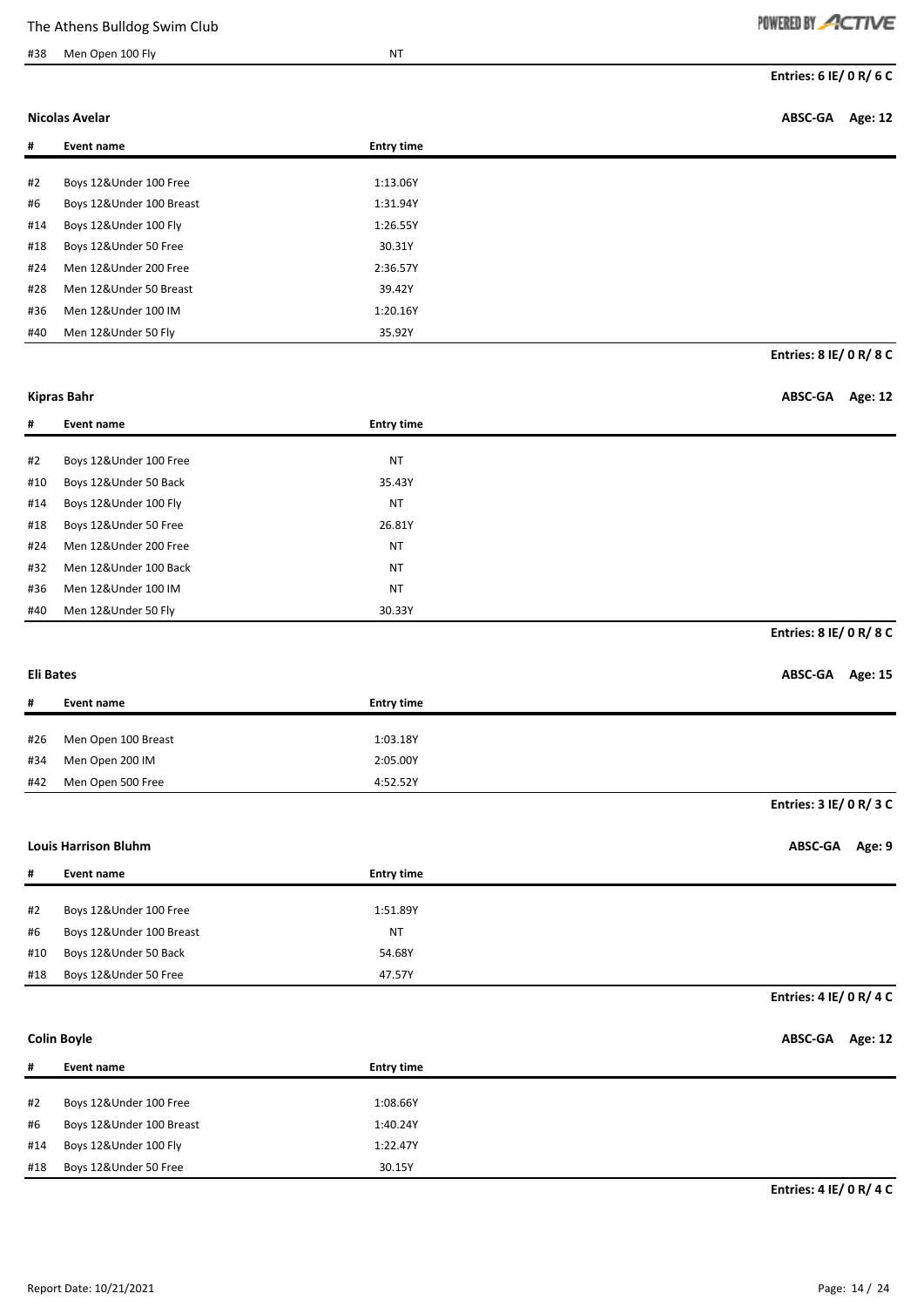**Thomas Brown ABSC-GA Age: 13**

| #        | <b>Event name</b>                                  | <b>Entry time</b> |                           |
|----------|----------------------------------------------------|-------------------|---------------------------|
| #4       | Men Open 200 Free                                  | 2:30.80Y          |                           |
| #8       | Men Open 200 Breast                                | 3:08.98Y          |                           |
| #12      | Men Open 100 Back                                  | 1:20.02Y          |                           |
| #20      | Men Open 50 Free                                   | 29.42Y            |                           |
| #22      | Men Open 100 Free                                  | 1:08.67Y          |                           |
| #26      | Men Open 100 Breast                                | 1:33.20Y          |                           |
| #38      | Men Open 100 Fly                                   | 1:32.56Y          |                           |
| #42      | Men Open 500 Free                                  | NT                |                           |
|          |                                                    |                   | Entries: 8 IE/ 0 R/ 8 C   |
|          |                                                    |                   |                           |
|          | Owen Campagna                                      |                   | ABSC-GA Age: 10           |
| #        | <b>Event name</b>                                  | <b>Entry time</b> |                           |
| #2       | Boys 12&Under 100 Free                             | NT                |                           |
| #6       | Boys 12&Under 100 Breast                           | NT                |                           |
| #10      | Boys 12&Under 50 Back                              | <b>NT</b>         |                           |
| #18      | Boys 12&Under 50 Free                              | <b>NT</b>         |                           |
|          |                                                    |                   | Entries: 4 IE/ 0 R/ 4 C   |
|          |                                                    |                   |                           |
|          | <b>Harrison Carmack</b>                            |                   | ABSC-GA Age: 17           |
| #        | Event name                                         | <b>Entry time</b> |                           |
| #12      | Men Open 100 Back                                  | 1:21.61Y          |                           |
| #20      | Men Open 50 Free                                   | 26.12Y            |                           |
|          |                                                    |                   | Entries: 2 IE/ 0 R/ 2 C   |
|          | <b>Simon Casey</b>                                 |                   | <b>ABSC-GA</b><br>Age: 16 |
|          |                                                    |                   |                           |
| #        | Event name                                         | <b>Entry time</b> |                           |
| #22      | Men Open 100 Free                                  | 48.38Y            |                           |
| #30      | Men Open 200 Back                                  | 1:56.96Y          |                           |
| #38      | Men Open 100 Fly                                   | 51.50Y<br>CUST    |                           |
| #42      | Men Open 500 Free                                  | 4:39.45Y          |                           |
|          |                                                    |                   | Entries: 4 IE/ 0 R/ 4 C   |
|          | <b>Patrick Coverdill</b>                           |                   | ABSC-GA Age: 11           |
| #        | Event name                                         | <b>Entry time</b> |                           |
|          |                                                    |                   |                           |
| #2       | Boys 12&Under 100 Free                             | 1:13.78Y          |                           |
| #6       | Boys 12&Under 100 Breast                           | 1:41.63Y          |                           |
| #10      | Boys 12&Under 50 Back                              | 35.20Y            |                           |
| #14      | Boys 12&Under 100 Fly                              | 1:25.04Y          |                           |
| #24      | Men 12&Under 200 Free                              | 2:42.10Y          |                           |
| #28      | Men 12&Under 50 Breast                             | 46.02Y            |                           |
| #32      | Men 12&Under 100 Back                              | 1:20.67Y          |                           |
| #36      | Men 12&Under 100 IM                                | 1:23.39Y          | Entries: 8 IE/ 0 R/ 8 C   |
|          |                                                    |                   |                           |
|          | <b>Andréas Dillies</b>                             |                   | Age: 11<br><b>ABSC-GA</b> |
| #        | Event name                                         | <b>Entry time</b> |                           |
|          |                                                    |                   |                           |
| #2<br>#6 | Boys 12&Under 100 Free<br>Boys 12&Under 100 Breast | <b>NT</b><br>NT   |                           |
|          |                                                    |                   |                           |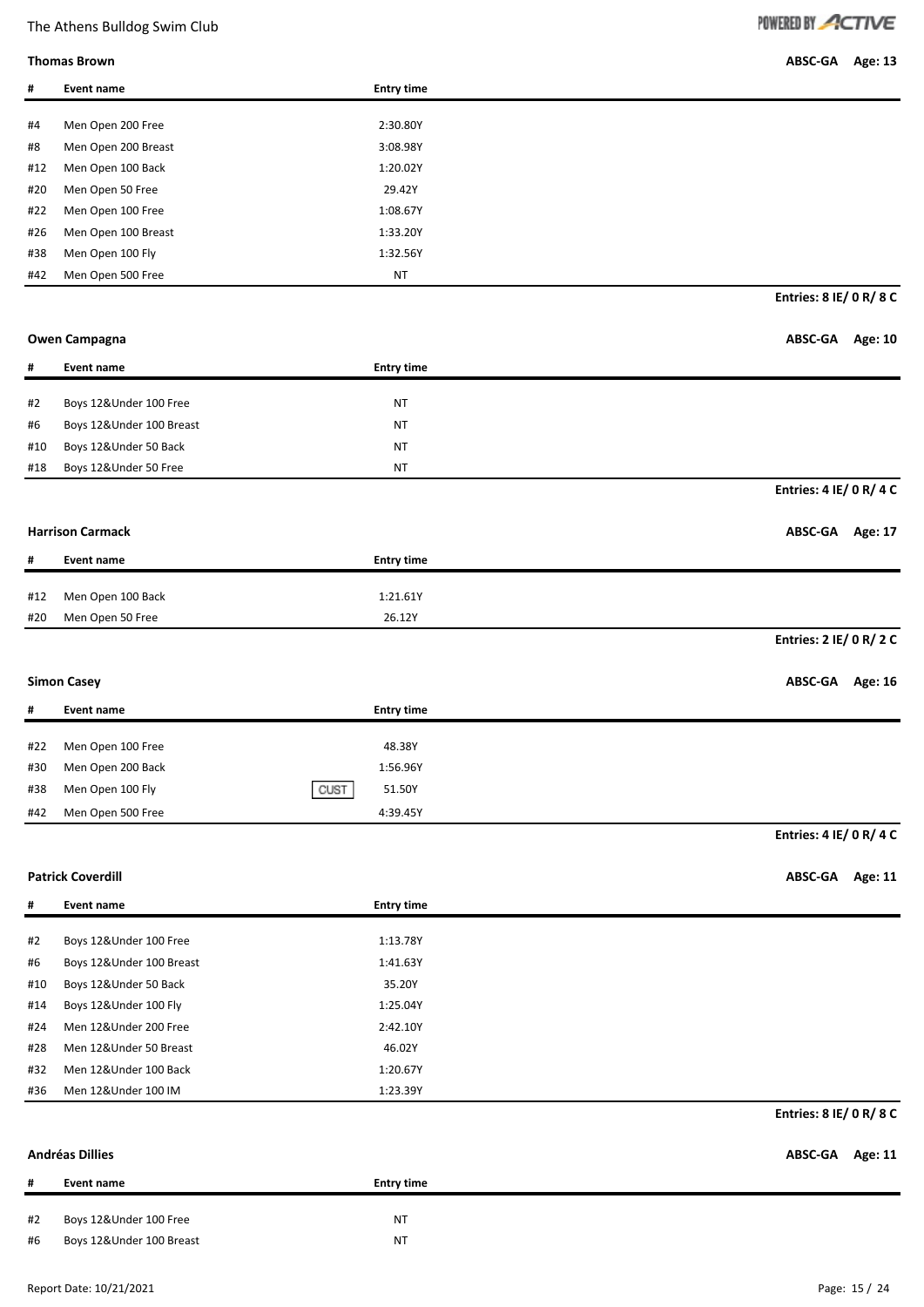| #10 | Boys 12&Under 50 Back  | 1:07.40Y |
|-----|------------------------|----------|
| #18 | Boys 12&Under 50 Free  | 47.62Y   |
| #28 | Men 12&Under 50 Breast | 55.63Y   |
| #32 | Men 12&Under 100 Back  | ΝT       |
| #36 | Men 12&Under 100 IM    | NΤ       |

#### **Parker Fagrell ABSC-GA Age: 15**

| #   | Event name        | <b>Entry time</b> |
|-----|-------------------|-------------------|
|     |                   |                   |
| #4  | Men Open 200 Free | 1:55.52Y          |
| #12 | Men Open 100 Back | 57.50Y            |
| #20 | Men Open 50 Free  | 24.18Y            |
| #22 | Men Open 100 Free | 52.99Y            |
| #30 | Men Open 200 Back | 2:06.07Y          |
| #34 | Men Open 200 IM   | 2:22.33Y          |

**Entries: 6 IE/ 0 R/ 6 C**

#### **Rowen Fairman ABSC-GA Age: 13**

# **# Event name Entry time** #4 Men Open 200 Free NT #8 Men Open 200 Breast NT #12 Men Open 100 Back NT #20 Men Open 50 Free 30.63Y

### **Entries: 4 IE/ 0 R/ 4 C**

### **William Foggin ABSC-GA Age: 18**

| #   | Event name          | <b>Entry time</b> |
|-----|---------------------|-------------------|
|     |                     |                   |
| #4  | Men Open 200 Free   | 1:43.60Y          |
| #12 | Men Open 100 Back   | 55.54Y            |
| #20 | Men Open 50 Free    | 23.42Y            |
| #26 | Men Open 100 Breast | 1:04.79Y          |
| #34 | Men Open 200 IM     | 1:57.26Y          |
| #42 | Men Open 500 Free   | 4:41.36Y          |

# **Entries: 6 IE/ 0 R/ 6 C**

**Charles Graff ABSC-GA Age: 13**

| #   | Event name          | <b>Entry time</b> |  |
|-----|---------------------|-------------------|--|
|     |                     |                   |  |
| #4  | Men Open 200 Free   | <b>NT</b>         |  |
| #8  | Men Open 200 Breast | <b>NT</b>         |  |
| #12 | Men Open 100 Back   | <b>NT</b>         |  |
| #20 | Men Open 50 Free    | 34.16Y            |  |
| #22 | Men Open 100 Free   | <b>NT</b>         |  |
| #26 | Men Open 100 Breast | <b>NT</b>         |  |
| #34 | Men Open 200 IM     | <b>NT</b>         |  |
| #38 | Men Open 100 Fly    | <b>NT</b>         |  |

#### **Entries: 8 IE/ 0 R/ 8 C**

#### **Nate Guidry ABSC-GA Age: 12**

| #   | Event name               | <b>Entry time</b> |  |
|-----|--------------------------|-------------------|--|
|     |                          |                   |  |
| #2  | Boys 12&Under 100 Free   | 1:22.07Y          |  |
| #6  | Boys 12&Under 100 Breast | <b>NT</b>         |  |
| #10 | Boys 12&Under 50 Back    | 39.03Y            |  |
|     |                          |                   |  |

### POWERED BY ACTIVE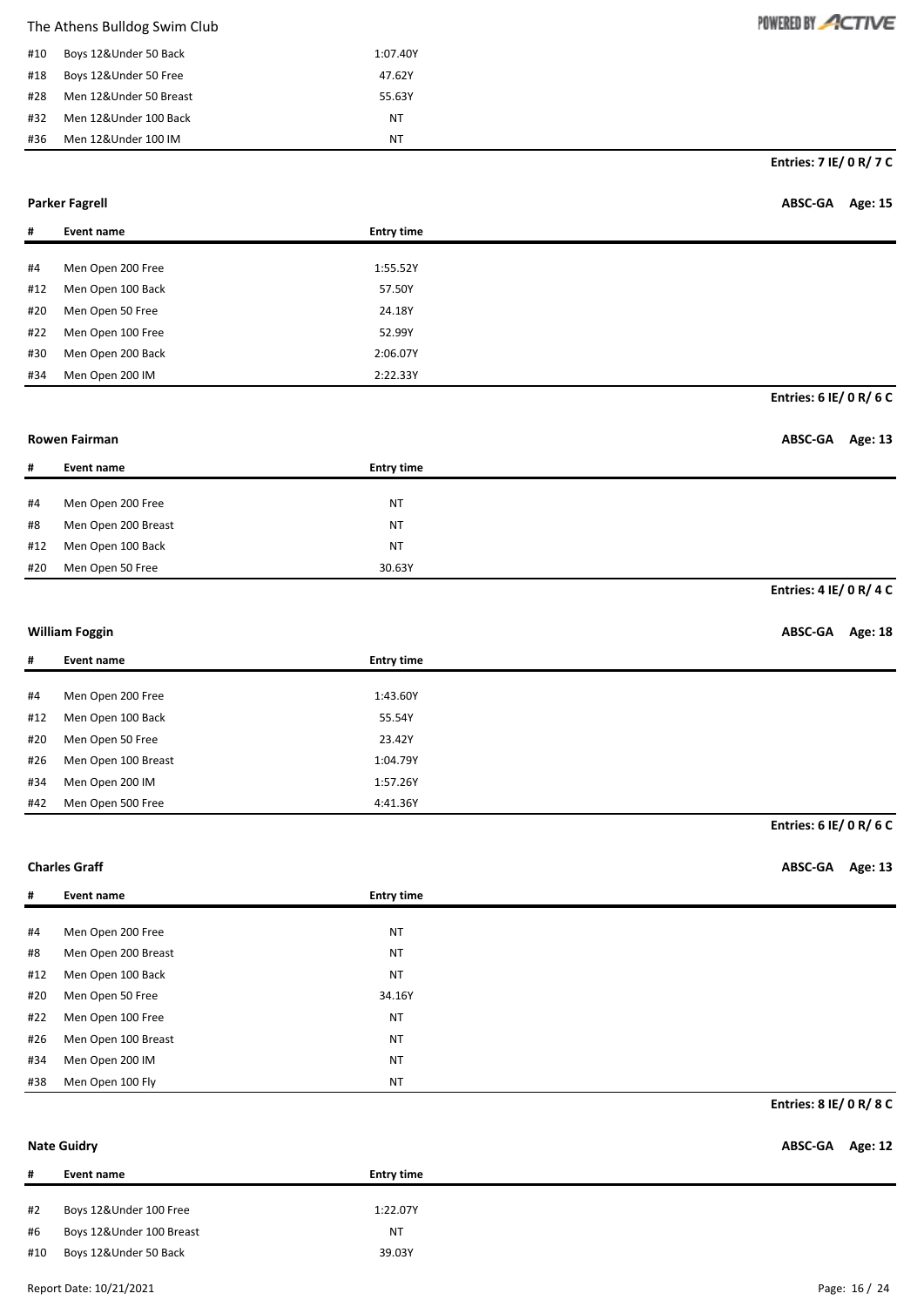### #18 Boys 12&Under 50 Free 32.15Y

POWERED BY ACTIVE

**Entries: 4 IE/ 0 R/ 4 C**

#### **Brandon Hailey ABSC-GA Age: 17**

| #   | Event name          | <b>Entry time</b> |
|-----|---------------------|-------------------|
|     |                     |                   |
| #4  | Men Open 200 Free   | 2:01.40Y          |
| #8  | Men Open 200 Breast | 2:26.56Y          |
| #20 | Men Open 50 Free    | 24.25Y            |
| #26 | Men Open 100 Breast | 1:05.30Y          |
| #34 | Men Open 200 IM     | 2:14.30Y          |
| #38 | Men Open 100 Fly    | 57.89Y            |

**Entries: 6 IE/ 0 R/ 6 C**

### **Crenshaw Halbach ABSC-GA Age: 13**

| #   | Event name          | <b>Entry time</b> |
|-----|---------------------|-------------------|
|     |                     |                   |
| #4  | Men Open 200 Free   | 2:20.87Y          |
| #8  | Men Open 200 Breast | 3:18.21Y          |
| #12 | Men Open 100 Back   | 1:16.34Y          |
| #20 | Men Open 50 Free    | 29.02Y            |
| #26 | Men Open 100 Breast | 1:40.21Y          |
| #30 | Men Open 200 Back   | 2:46.49Y          |
| #34 | Men Open 200 IM     | 2:44.55Y          |
| #38 | Men Open 100 Fly    | 1:15.48Y          |

**Entries: 8 IE/ 0 R/ 8 C**

#### **Michael Hall ABSC-GA Age: 15**

| #   | Event name          | <b>Entry time</b> |
|-----|---------------------|-------------------|
|     |                     |                   |
|     |                     |                   |
| #4  | Men Open 200 Free   | 2:11.39Y          |
| #8  | Men Open 200 Breast | 3:10.54Y          |
| #12 | Men Open 100 Back   | 1:16.17Y          |
| #20 | Men Open 50 Free    | 24.88Y            |
| #22 | Men Open 100 Free   | 57.58Y            |
| #26 | Men Open 100 Breast | 1:18.63Y          |
| #34 | Men Open 200 IM     | 2:37.75Y          |
| #38 | Men Open 100 Fly    | <b>NT</b>         |

**Entries: 8 IE/ 0 R/ 8 C**

**William Hall ABSC-GA Age: 14**

| #   | Event name          | <b>Entry time</b> |
|-----|---------------------|-------------------|
|     |                     |                   |
| #4  | Men Open 200 Free   | 2:42.23Y          |
| #8  | Men Open 200 Breast | <b>NT</b>         |
| #12 | Men Open 100 Back   | 1:16.29Y          |
| #20 | Men Open 50 Free    | 27.56Y            |
| #22 | Men Open 100 Free   | 1:03.33Y          |
| #30 | Men Open 200 Back   | 2:47.24Y          |
| #34 | Men Open 200 IM     | 2:55.90Y          |
| #38 | Men Open 100 Fly    | 1:17.51Y          |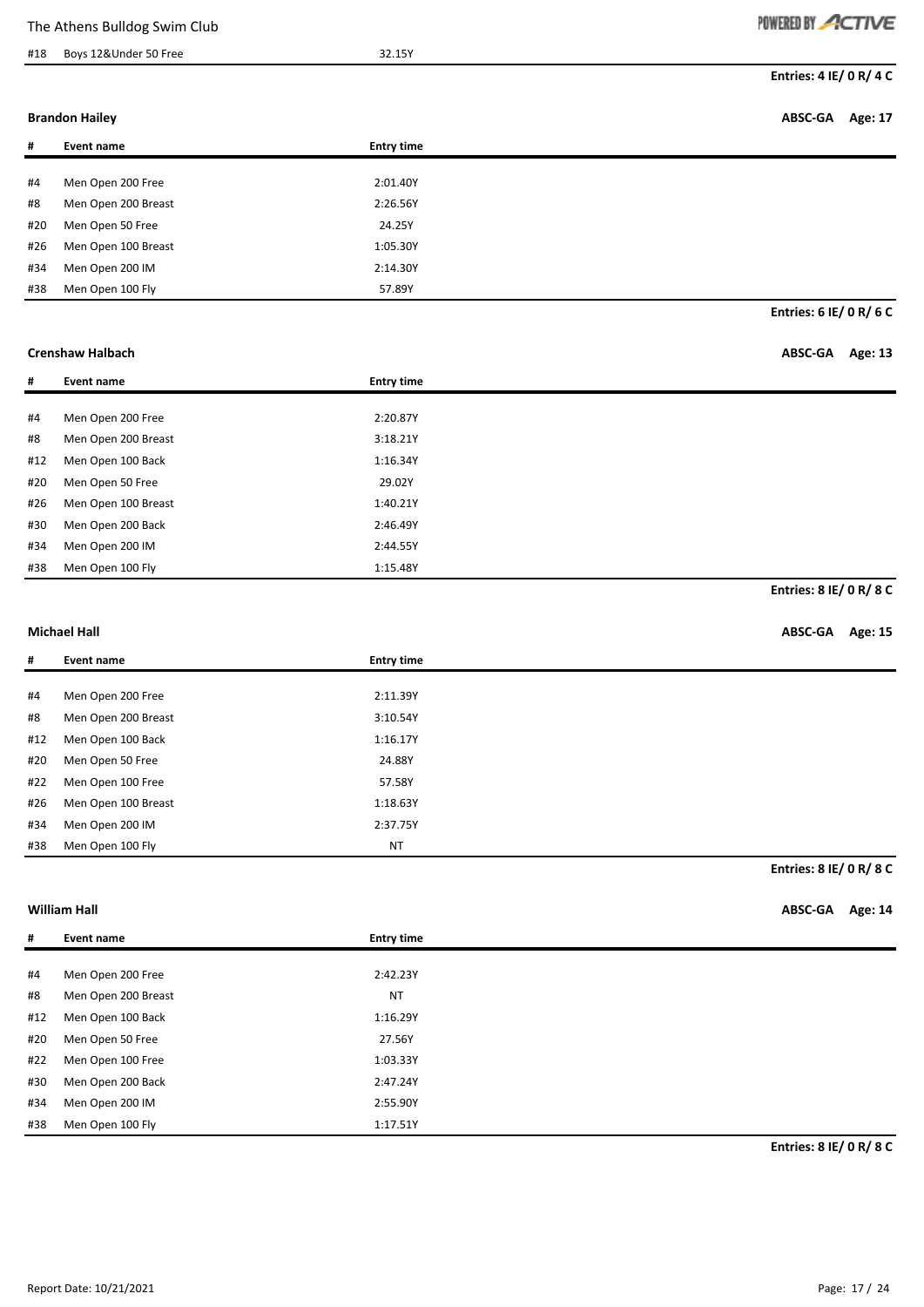# POWERED BY ACTIVE

**Hugh Hill ABSC-GA Age: 10**

| Hugh Hill |  |  |  |
|-----------|--|--|--|
|-----------|--|--|--|

| #   | Event name               | <b>Entry time</b> |
|-----|--------------------------|-------------------|
|     |                          |                   |
| #2  | Boys 12&Under 100 Free   | NT                |
| #6  | Boys 12&Under 100 Breast | NT                |
| #10 | Boys 12&Under 50 Back    | 1:01.70Y          |
| #18 | Boys 12&Under 50 Free    | 52.67Y            |

**Entries: 4 IE/ 0 R/ 4 C**

| Will Hines | ABSC-GA Age: 17 |  |
|------------|-----------------|--|
|------------|-----------------|--|

| #   | Event name        | <b>Entry time</b> |                         |
|-----|-------------------|-------------------|-------------------------|
|     |                   |                   |                         |
| #12 | Men Open 100 Back | 56.47Y            |                         |
| #16 | Men Open 200 Fly  | 2:00.81Y          |                         |
| #20 | Men Open 50 Free  | 24.65Y            |                         |
| #22 | Men Open 100 Free | 52.04Y            |                         |
| #30 | Men Open 200 Back | 2:07.29Y          |                         |
| #38 | Men Open 100 Fly  | 55.58Y            |                         |
|     |                   |                   | Entries: 6 IE/ 0 R/ 6 C |

### **ALex Huang ABSC-GA Age: 12**

| #   | Event name               | <b>Entry time</b> |
|-----|--------------------------|-------------------|
|     |                          |                   |
| #2  | Boys 12&Under 100 Free   | <b>NT</b>         |
| #6  | Boys 12&Under 100 Breast | <b>NT</b>         |
| #10 | Boys 12&Under 50 Back    | <b>NT</b>         |
| #18 | Boys 12&Under 50 Free    | 34.02Y            |
| #24 | Men 12&Under 200 Free    | <b>NT</b>         |
| #28 | Men 12&Under 50 Breast   | <b>NT</b>         |
| #36 | Men 12&Under 100 IM      | <b>NT</b>         |
| #40 | Men 12&Under 50 Fly      | 42.90Y            |

**Entries: 8 IE/ 0 R/ 8 C**

### **Daniel Huang ABSC-GA Age: 17**

| #   | Event name        | <b>Entry time</b> |
|-----|-------------------|-------------------|
|     |                   |                   |
| #4  | Men Open 200 Free | 1:48.76Y          |
| #12 | Men Open 100 Back | 58.08Y            |
| #20 | Men Open 50 Free  | 22.59Y            |
| #22 | Men Open 100 Free | 48.28Y            |
| #34 | Men Open 200 IM   | 2:13.00Y          |
| #38 | Men Open 100 Fly  | 55.73Y            |

### **Entries: 6 IE/ 0 R/ 6 C**

#### **Carter Januzelli ABSC-GA Age: 21**

| #   | Event name          | <b>Entry time</b> |
|-----|---------------------|-------------------|
|     |                     |                   |
| #8  | Men Open 200 Breast | ΝT                |
| #20 | Men Open 50 Free    | 22.61Y            |
| #26 | Men Open 100 Breast | <b>NT</b>         |
| #34 | Men Open 200 IM     | NT                |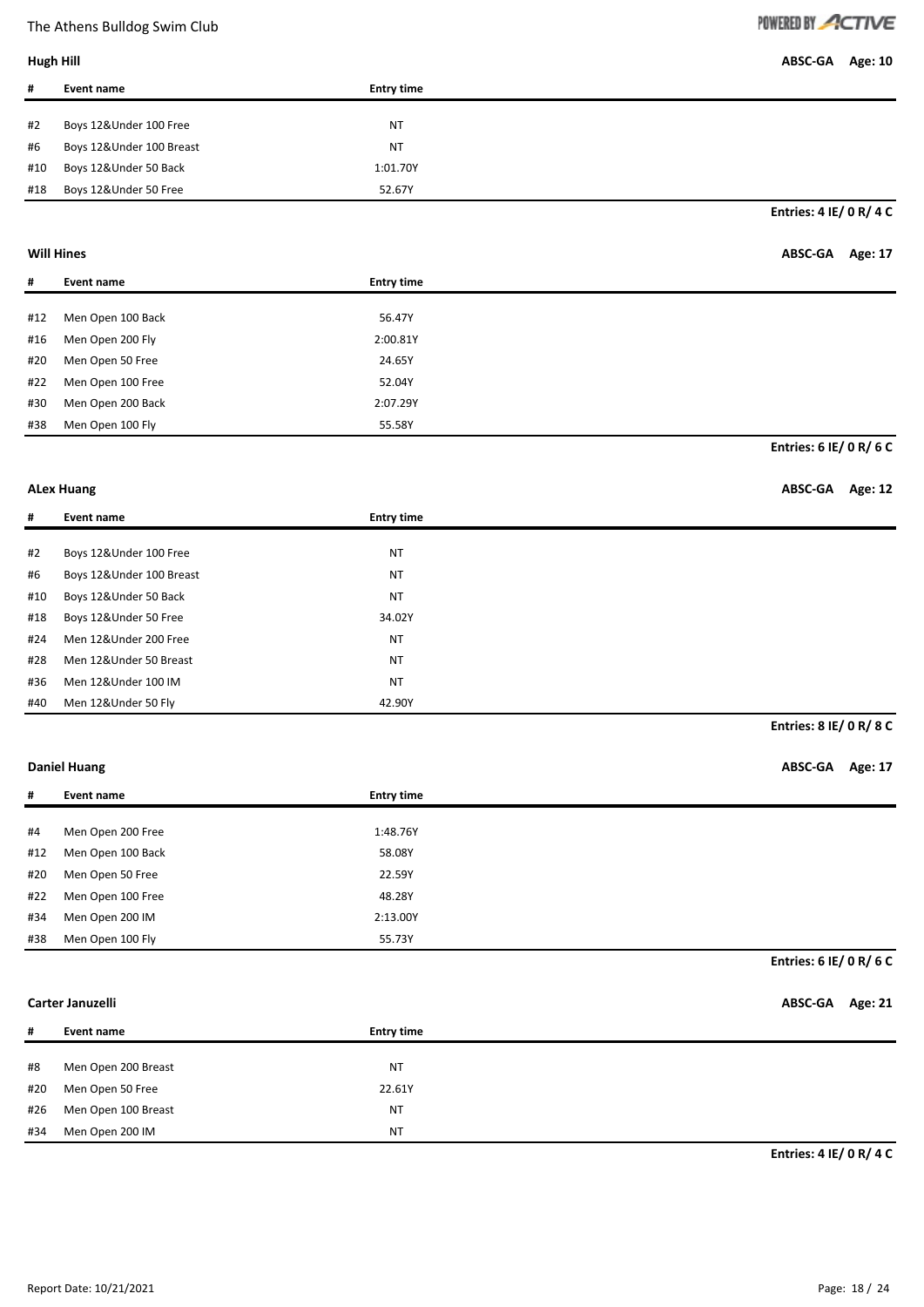**Kevin Joy ABSC-GA Age: 11**

| #   | Event name               | <b>Entry time</b> |  |
|-----|--------------------------|-------------------|--|
|     |                          |                   |  |
| #2  | Boys 12&Under 100 Free   | <b>NT</b>         |  |
| #6  | Boys 12&Under 100 Breast | <b>NT</b>         |  |
| #10 | Boys 12&Under 50 Back    | 41.58Y            |  |
| #18 | Boys 12&Under 50 Free    | 36.53Y            |  |
| #24 | Men 12&Under 200 Free    | <b>NT</b>         |  |
| #28 | Men 12&Under 50 Breast   | 50.42Y            |  |
| #32 | Men 12&Under 100 Back    | <b>NT</b>         |  |
| #36 | Men 12&Under 100 IM      | <b>NT</b>         |  |

**Entries: 8 IE/ 0 R/ 8 C**

### **Wilson Joy ABSC-GA Age: 13**

| #   | Event name          | <b>Entry time</b> |
|-----|---------------------|-------------------|
|     |                     |                   |
| #4  | Men Open 200 Free   | <b>NT</b>         |
| #8  | Men Open 200 Breast | <b>NT</b>         |
| #12 | Men Open 100 Back   | <b>NT</b>         |
| #20 | Men Open 50 Free    | 31.64Y            |
| #22 | Men Open 100 Free   | <b>NT</b>         |
| #26 | Men Open 100 Breast | <b>NT</b>         |
| #30 | Men Open 200 Back   | <b>NT</b>         |
| #34 | Men Open 200 IM     | <b>NT</b>         |

### **Entries: 8 IE/ 0 R/ 8 C**

#### **Shaan Kannan ABSC-GA Age: 14**

| #   | Event name        | <b>Entry time</b> |
|-----|-------------------|-------------------|
|     |                   |                   |
| #4  | Men Open 200 Free | 2:25.09Y          |
| #12 | Men Open 100 Back | 1:19.52Y          |
| #16 | Men Open 200 Fly  | 3:45.25Y          |
| #20 | Men Open 50 Free  | 29.22Y            |
| #22 | Men Open 100 Free | 1:07.13Y          |
| #30 | Men Open 200 Back | 3:09.76Y          |
| #38 | Men Open 100 Fly  | 1:21.72Y          |
| #42 | Men Open 500 Free | 7:25.14Y          |

## **Entries: 8 IE/ 0 R/ 8 C**

**Nakul Karumbaiah ABSC-GA Age: 12**

| #   | Event name               | <b>Entry time</b> |                                |
|-----|--------------------------|-------------------|--------------------------------|
|     |                          |                   |                                |
| #2  | Boys 12&Under 100 Free   | 1:02.66Y          |                                |
| #6  | Boys 12&Under 100 Breast | 1:19.15Y          |                                |
| #10 | Boys 12&Under 50 Back    | 36.21Y            |                                |
| #18 | Boys 12&Under 50 Free    | 28.67Y            |                                |
| #24 | Men 12&Under 200 Free    | 2:18.88Y          |                                |
| #28 | Men 12&Under 50 Breast   | 36.54Y            |                                |
| #36 | Men 12&Under 100 IM      | 1:10.31Y          |                                |
| #40 | Men 12&Under 50 Fly      | 35.23Y            |                                |
|     |                          |                   | <b>Entries: 8 IE/ 0 R/ 8 C</b> |
|     |                          |                   |                                |

| Vidur Karumbaiah |            |                   | ABSC-GA Age: 11 |  |
|------------------|------------|-------------------|-----------------|--|
| #                | Event name | <b>Entry time</b> |                 |  |

#2 Boys 12&Under 100 Free 1:08.81Y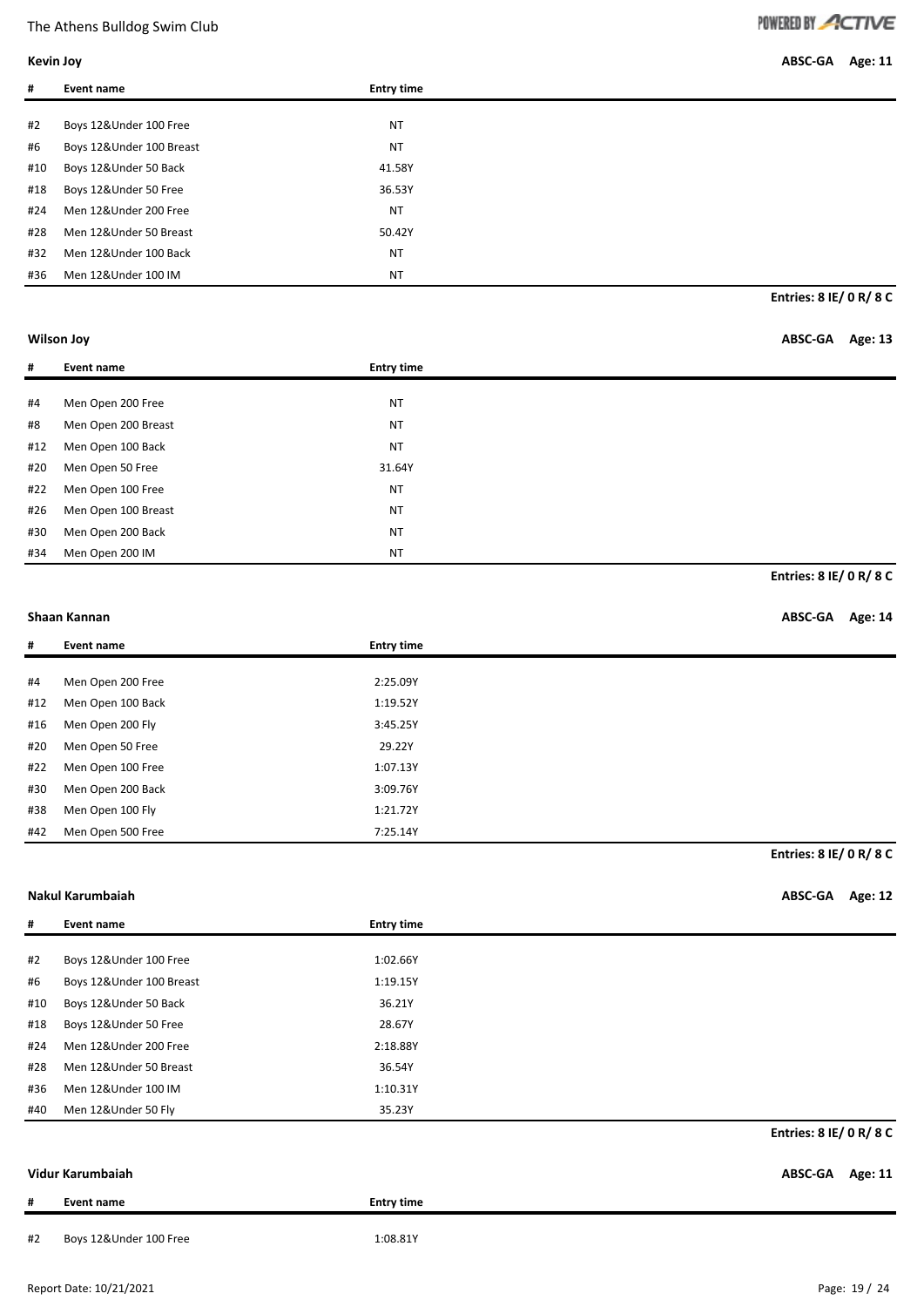| #6  | Boys 12& Under 100 Breast | 1:21.37Y |
|-----|---------------------------|----------|
| #10 | Boys 12&Under 50 Back     | 34.96Y   |
| #14 | Boys 12&Under 100 Fly     | 1:17.31Y |
| #24 | Men 12&Under 200 Free     | 2:35.50Y |
| #32 | Men 12&Under 100 Back     | 1:15.71Y |
| #36 | Men 12&Under 100 IM       | 1:13.51Y |
| #40 | Men 12&Under 50 Fly       | 31.93Y   |

**Entries: 8 IE/ 0 R/ 8 C**

POWERED BY ACTIVE

| <b>Garrett Kennedy</b> | ABSC-GA Age: 16 |  |
|------------------------|-----------------|--|
|                        |                 |  |

**Entries: 3 IE/ 0 R/ 3 C**

| #   | Event name        | <b>Entry time</b> |
|-----|-------------------|-------------------|
|     |                   |                   |
| #22 | Men Open 100 Free | 50.46Y            |
| #30 | Men Open 200 Back | 1:56.68Y          |
| #42 | Men Open 500 Free | 4:52.87Y          |

#### **Jack Kirkland ABSC-GA Age: 10**

| #   | Event name               | <b>Entry time</b> |
|-----|--------------------------|-------------------|
|     |                          |                   |
| #2  | Boys 12&Under 100 Free   | 1:38.56Y          |
| #6  | Boys 12&Under 100 Breast | 2:06.74Y          |
| #10 | Boys 12&Under 50 Back    | 48.81Y            |
| #18 | Boys 12&Under 50 Free    | 36.32Y            |

### **Entries: 4 IE/ 0 R/ 4 C**

**River Kirkley ABSC-GA Age: 14**

**Entries: 4 IE/ 0 R/ 4 C**

| #   | Event name          | <b>Entry time</b> |
|-----|---------------------|-------------------|
|     |                     |                   |
| #22 | Men Open 100 Free   | 57.29Y            |
| #26 | Men Open 100 Breast | 1:13.94Y          |
| #30 | Men Open 200 Back   | <b>NT</b>         |
| #38 | Men Open 100 Fly    | 1:06.72Y          |

### **Christopher Koch ABSC-GA Age: 13**

| #   | Event name                | <b>Entry time</b> |
|-----|---------------------------|-------------------|
|     |                           |                   |
| #4  | Men Open 200 Free         | 2:06.53Y          |
| #8  | Men Open 200 Breast       | 2:39.96Y          |
| #12 | Men Open 100 Back         | 1:06.99Y          |
| #20 | Men Open 50 Free          | 25.79Y            |
| #26 | Men Open 100 Breast       | 1:14.39Y          |
| #34 | Men Open 200 IM           | 2:26.44Y          |
| #38 | Men Open 100 Fly          | 1:15.74Y          |
| #42 | CUST<br>Men Open 500 Free | 5:15.00Y          |

**Entries: 8 IE/ 0 R/ 8 C**

**Zach Krosner ABSC-GA Age: 15**

| #   | Event name          | <b>Entry time</b> |
|-----|---------------------|-------------------|
|     |                     |                   |
| #4  | Men Open 200 Free   | 2:19.16Y          |
| #8  | Men Open 200 Breast | 3:09.79Y          |
| #12 | Men Open 100 Back   | 1:13.28Y          |
| #20 | Men Open 50 Free    | 25.83Y            |
| #22 | Men Open 100 Free   | 1:01.26Y          |
| #30 | Men Open 200 Back   | 2:35.83Y          |
|     |                     |                   |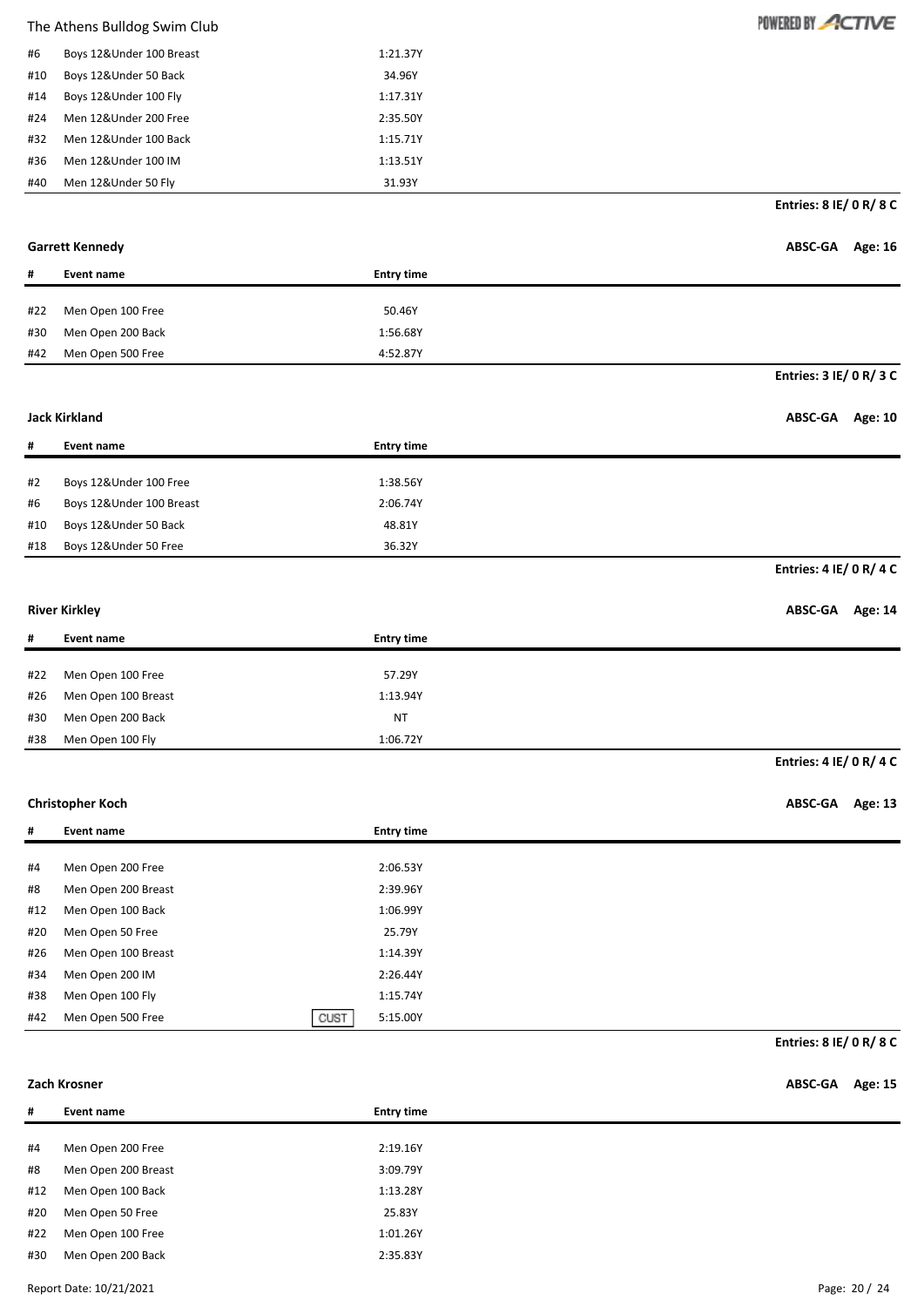| #34 | Men Open 200 IM          | 2:43.01Y          |                           |
|-----|--------------------------|-------------------|---------------------------|
| #38 | Men Open 100 Fly         | 1:21.30Y          |                           |
|     |                          |                   | Entries: 8 IE/ 0 R/ 8 C   |
|     | <b>Nolan McCullough</b>  |                   | ABSC-GA<br><b>Age: 10</b> |
| #   | <b>Event name</b>        | <b>Entry time</b> |                           |
| #2  | Boys 12&Under 100 Free   | 1:39.41Y          |                           |
| #6  | Boys 12&Under 100 Breast | <b>NT</b>         |                           |
| #10 | Boys 12&Under 50 Back    | 49.39Y            |                           |
| #18 | Boys 12&Under 50 Free    | 40.15Y            |                           |
| #24 | Men 12&Under 200 Free    | <b>NT</b>         |                           |
| #32 | Men 12&Under 100 Back    | <b>NT</b>         |                           |
| #36 | Men 12&Under 100 IM      | 1:58.70Y          |                           |
| #40 | Men 12&Under 50 Fly      | 1:00.36Y          |                           |
|     |                          |                   | Entries: 8 IE/ 0 R/ 8 C   |
|     |                          |                   |                           |
|     | <b>Lachlan Morris</b>    |                   | ABSC-GA<br><b>Age: 11</b> |
| #   | <b>Event name</b>        | <b>Entry time</b> |                           |
|     |                          |                   |                           |
| #2  | Boys 12&Under 100 Free   | <b>NT</b>         |                           |
| #6  | Boys 12&Under 100 Breast | <b>NT</b>         |                           |
| #10 | Boys 12&Under 50 Back    | <b>NT</b>         |                           |
| #18 | Boys 12&Under 50 Free    | 37.47Y            |                           |
| #24 | Men 12&Under 200 Free    | <b>NT</b>         |                           |
| #28 | Men 12&Under 50 Breast   | 56.34Y            |                           |
| #32 | Men 12&Under 100 Back    | <b>NT</b>         |                           |
| #36 | Men 12&Under 100 IM      | <b>NT</b>         |                           |
|     |                          |                   | Entries: 8 IE/ 0 R/ 8 C   |
|     | <b>Joshua Phillips</b>   |                   | ABSC-GA Age: 13           |
|     | <b>Event name</b>        | <b>Entry time</b> |                           |
| #8  | Men Open 200 Breast      | 2:53.86Y          |                           |
| #12 | Men Open 100 Back        | 1:08.36Y          |                           |
| #16 | Men Open 200 Fly         | 2:28.84Y          |                           |
| #20 | Men Open 50 Free         | 27.18Y            |                           |
| #22 | Men Open 100 Free        | 59.27Y            |                           |
| #30 | Men Open 200 Back        | 2:40.89Y          |                           |
| #34 | Men Open 200 IM          | 2:24.50Y          |                           |
| #38 | Men Open 100 Fly         | 1:06.13Y          |                           |
|     |                          |                   |                           |

**Entries: 8 IE/ 0 R/ 8 C**

POWERED BY ACTIVE

**Grady Price ABSC-GA Age: 11**

| #   | Event name             | <b>Entry time</b> |                                |
|-----|------------------------|-------------------|--------------------------------|
|     |                        |                   |                                |
| #24 | Men 12&Under 200 Free  | <b>NT</b>         |                                |
| #28 | Men 12&Under 50 Breast | 50.22Y            |                                |
| #32 | Men 12&Under 100 Back  | <b>NT</b>         |                                |
| #36 | Men 12&Under 100 IM    | 1:49.02Y          |                                |
|     |                        |                   | <b>Entries: 4 IE/ 0 R/ 4 C</b> |
|     | <b>Sam Price</b>       |                   | Age: 9<br>ABSC-GA              |

# **# Event name Entry time** #28 Men 12&Under 50 Breast 48.84Y #32 Men 12&Under 100 Back NT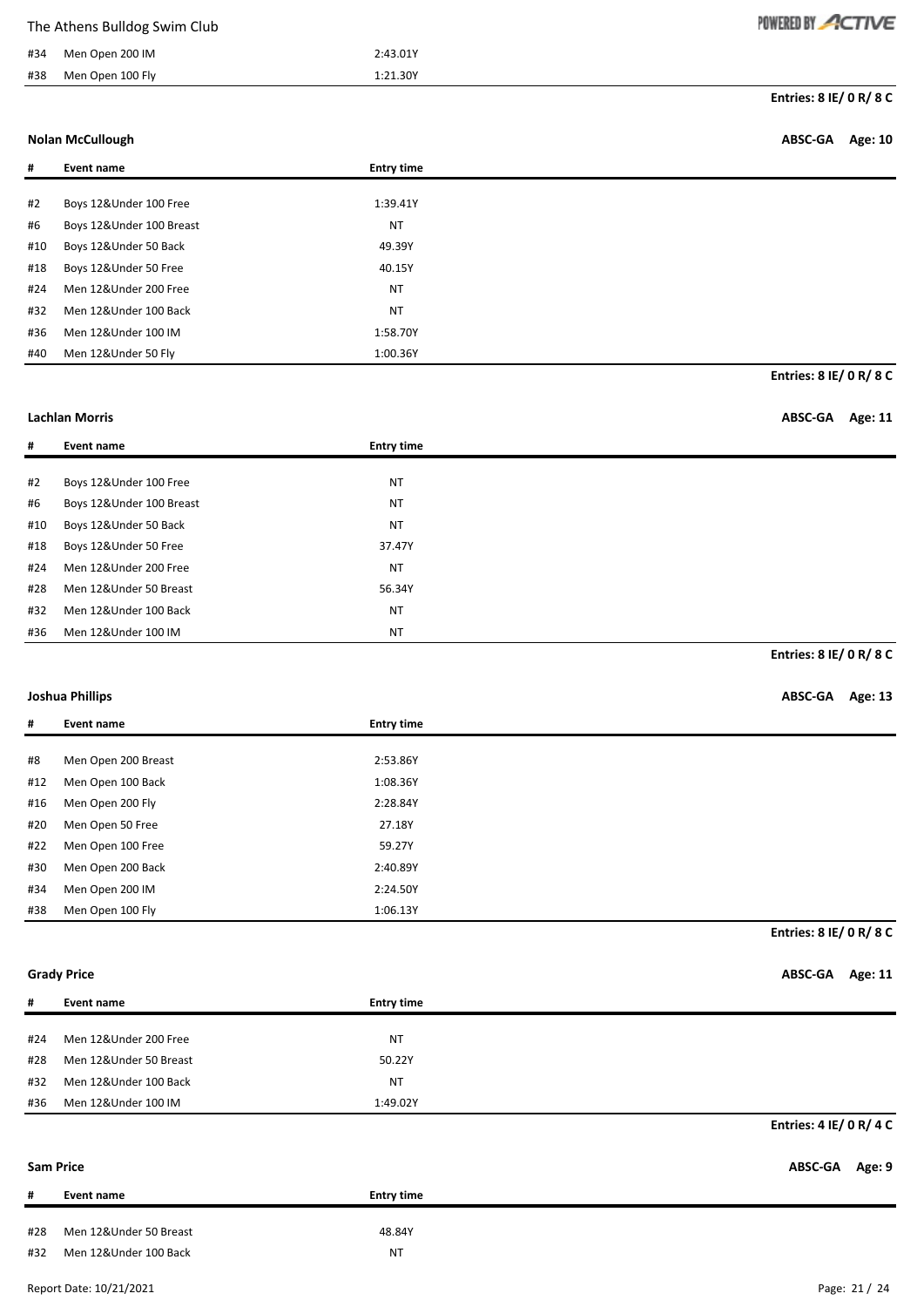| The Athens Bulldog Swim Club |  |  |  |
|------------------------------|--|--|--|
|------------------------------|--|--|--|

| #36 | Men 12&Under 100 IM | 2:07.45Y |
|-----|---------------------|----------|
| #40 | Men 12&Under 50 Fly | 58.65Y   |

POWERED BY ACTIVE

#### **John Putman ABSC-GA Age: 11**

| #   | Event name               | <b>Entry time</b> |
|-----|--------------------------|-------------------|
|     |                          |                   |
| #2  | Boys 12&Under 100 Free   | <b>NT</b>         |
| #6  | Boys 12&Under 100 Breast | <b>NT</b>         |
| #10 | Boys 12&Under 50 Back    | <b>NT</b>         |
| #18 | Boys 12&Under 50 Free    | <b>NT</b>         |
| #24 | Men 12&Under 200 Free    | <b>NT</b>         |
| #28 | Men 12&Under 50 Breast   | <b>NT</b>         |
| #32 | Men 12&Under 100 Back    | <b>NT</b>         |
| #36 | Men 12&Under 100 IM      | <b>NT</b>         |

**Entries: 8 IE/ 0 R/ 8 C**

| Joseph Rhine | ABSC-GA Age: 12 |  |
|--------------|-----------------|--|
|              |                 |  |

| #   | Event name               | <b>Entry time</b> |
|-----|--------------------------|-------------------|
|     |                          |                   |
| #2  | Boys 12&Under 100 Free   | 1:02.11Y          |
| #6  | Boys 12&Under 100 Breast | 1:23.68Y          |
| #14 | Boys 12&Under 100 Fly    | 1:18.72Y          |
| #18 | Boys 12&Under 50 Free    | 27.80Y            |
| #24 | Men 12&Under 200 Free    | 2:16.88Y          |
| #28 | Men 12&Under 50 Breast   | 37.26Y            |
| #36 | Men 12&Under 100 IM      | 1:11.70Y          |
| #40 | Men 12&Under 50 Fly      | 33.18Y            |

**Entries: 8 IE/ 0 R/ 8 C**

| <b>Torin Trotter</b> | ABSC-GA Age: 12 |  |
|----------------------|-----------------|--|
|----------------------|-----------------|--|

| #   | Event name             | <b>Entry time</b> |                                |
|-----|------------------------|-------------------|--------------------------------|
|     |                        |                   |                                |
| #2  | Boys 12&Under 100 Free | 57.24Y            |                                |
| #10 | Boys 12&Under 50 Back  | 31.38Y            |                                |
| #14 | Boys 12&Under 100 Fly  | 1:09.24Y          |                                |
| #18 | Boys 12&Under 50 Free  | 25.74Y            |                                |
| #24 | Men 12&Under 200 Free  | 2:07.92Y          |                                |
| #32 | Men 12&Under 100 Back  | 1:08.91Y          |                                |
| #36 | Men 12&Under 100 IM    | 1:07.95Y          |                                |
| #40 | Men 12&Under 50 Fly    | 30.84Y            |                                |
|     |                        |                   | <b>Entries: 8 IE/ 0 R/ 8 C</b> |

### **Olivier Voivedich-Walter ABSC-GA Age: 11**

| #   | Event name               | <b>Entry time</b> |
|-----|--------------------------|-------------------|
|     |                          |                   |
| #2  | Boys 12&Under 100 Free   | <b>NT</b>         |
| #6  | Boys 12&Under 100 Breast | <b>NT</b>         |
| #10 | Boys 12&Under 50 Back    | 53.81Y            |
| #18 | Boys 12&Under 50 Free    | 39.27Y            |
| #28 | Men 12&Under 50 Breast   | 53.82Y            |
| #32 | Men 12&Under 100 Back    | <b>NT</b>         |
| #36 | Men 12&Under 100 IM      | <b>NT</b>         |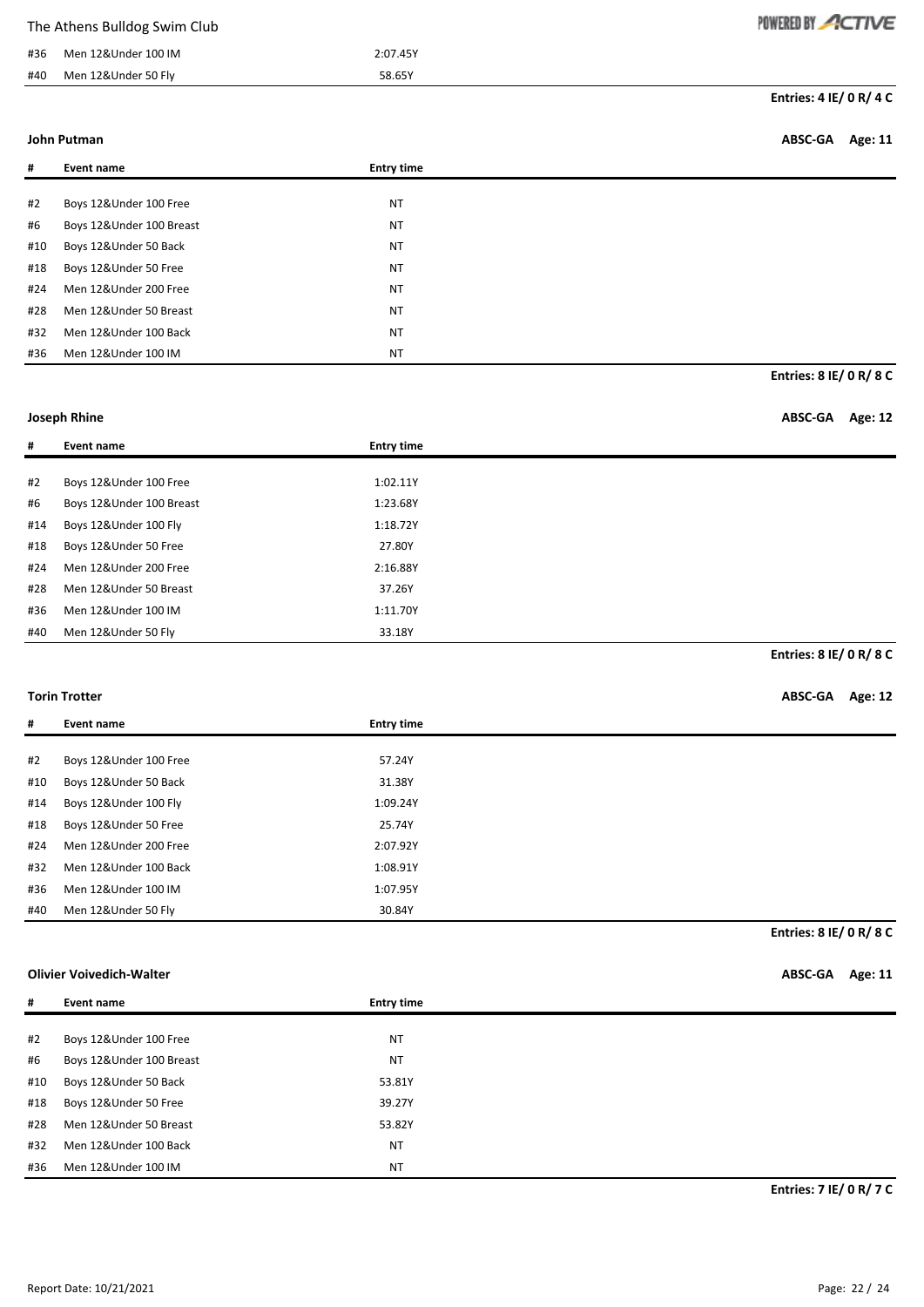| POWERED BY ACTIVE |  |  |  |
|-------------------|--|--|--|
|                   |  |  |  |

| Caz Weldon | ABSC-GA Age: 10 |  |
|------------|-----------------|--|
|------------|-----------------|--|

| #   | Event name               | <b>Entry time</b> |
|-----|--------------------------|-------------------|
|     |                          |                   |
| #2  | Boys 12&Under 100 Free   | 1:45.62Y          |
| #6  | Boys 12&Under 100 Breast | <b>NT</b>         |
| #10 | Boys 12&Under 50 Back    | 49.91Y            |
| #18 | Boys 12&Under 50 Free    | 44.70Y            |
| #24 | Men 12&Under 200 Free    | 4:05.42Y          |
| #32 | Men 12&Under 100 Back    | <b>NT</b>         |
| #36 | Men 12&Under 100 IM      | 2:08.72Y          |
| #40 | Men 12&Under 50 Fly      | 59.51Y            |

#### **David Werner ABSC-GA Age: 11**

**Entries: 8 IE/ 0 R/ 8 C**

| #   | Event name             | <b>Entry time</b> |                         |
|-----|------------------------|-------------------|-------------------------|
|     |                        |                   |                         |
| #24 | Men 12&Under 200 Free  | 3:04.49Y          |                         |
| #28 | Men 12&Under 50 Breast | 44.02Y            |                         |
| #32 | Men 12&Under 100 Back  | 1:35.31Y          |                         |
| #36 | Men 12&Under 100 IM    | 1:41.69Y          |                         |
|     |                        |                   | Entries: 4 IE/ 0 R/ 4 C |

#### **Elliott Woodward ABSC-GA Age: 16**

| #   | Event name          | <b>Entry time</b> |
|-----|---------------------|-------------------|
|     |                     |                   |
| #22 | Men Open 100 Free   | <b>NT</b>         |
| #26 | Men Open 100 Breast | <b>NT</b>         |
| #30 | Men Open 200 Back   | <b>NT</b>         |
| #34 | Men Open 200 IM     | <b>NT</b>         |

### **Entries: 4 IE/ 0 R/ 4 C**

### **James Xiao ABSC-GA Age: 17**

| #   | Event name        | <b>Entry time</b> |
|-----|-------------------|-------------------|
|     |                   |                   |
| #12 | Men Open 100 Back | ΝT                |
| #16 | Men Open 200 Fly  | <b>NT</b>         |
| #20 | Men Open 50 Free  | 22.28Y            |
| #38 | Men Open 100 Fly  | <b>NT</b>         |
| #42 | Men Open 500 Free | <b>NT</b>         |

#### **Entries: 5 IE/ 0 R/ 5 C**

**Ryan Xiao ABSC-GA Age: 15**

| #   | Event name          | <b>Entry time</b> |
|-----|---------------------|-------------------|
|     |                     |                   |
| #8  | Men Open 200 Breast | <b>NT</b>         |
| #12 | Men Open 100 Back   | <b>NT</b>         |
| #20 | Men Open 50 Free    | <b>NT</b>         |
| #22 | Men Open 100 Free   | <b>NT</b>         |
| #26 | Men Open 100 Breast | <b>NT</b>         |
| #34 | Men Open 200 IM     | <b>NT</b>         |